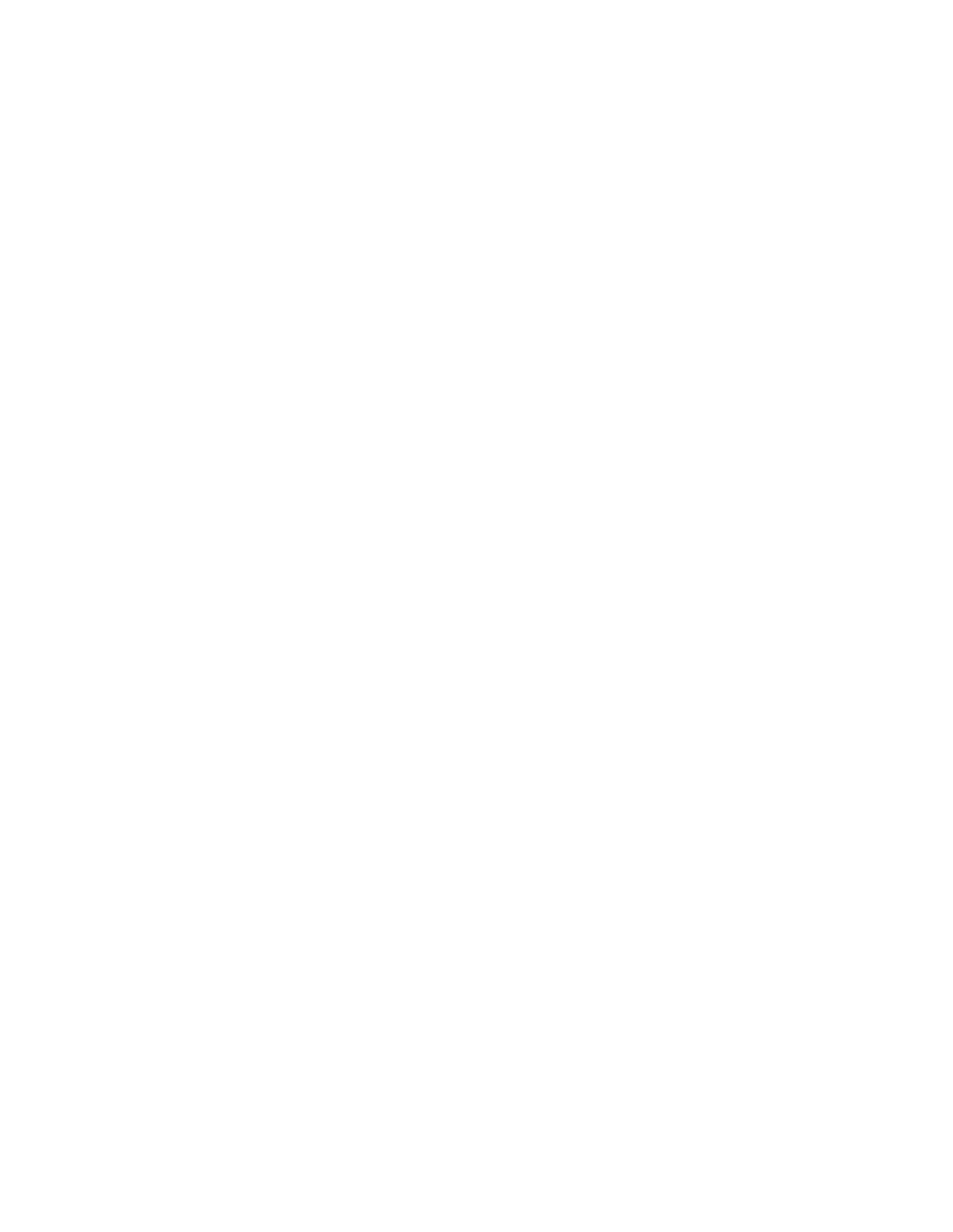This manual provides basic information about the machine. Instructions and suggestions are given covering its operation and care. This manual follows the guidance set forth in the following industry standards: ANSI Z535.6, ASTM F760-93, ASTM F1827-13, FDA Food Code.

The illustrations and specifications in this manual are not binding in detail. We reserve the right to make changes to the machine without notice, and without incurring any obligation to modify or provide new parts for machines built prior to date of change.

DO NOT ATTEMPT to operate the machine until instructions and safety precautions in this manual are read completely and are thoroughly understood. If problems develop or questions arise in connection with installation, operation, or servicing of the machine, contact Stoelting White Glove Service.



Stoelting Foodservice Equipment 502 Highway 67 Kiel, WI 53042-1600 U.S.A.

White Glove Service Network Phone: 888.319.9549

© 2019 Stoelting

**stoeltingfoodservice.com**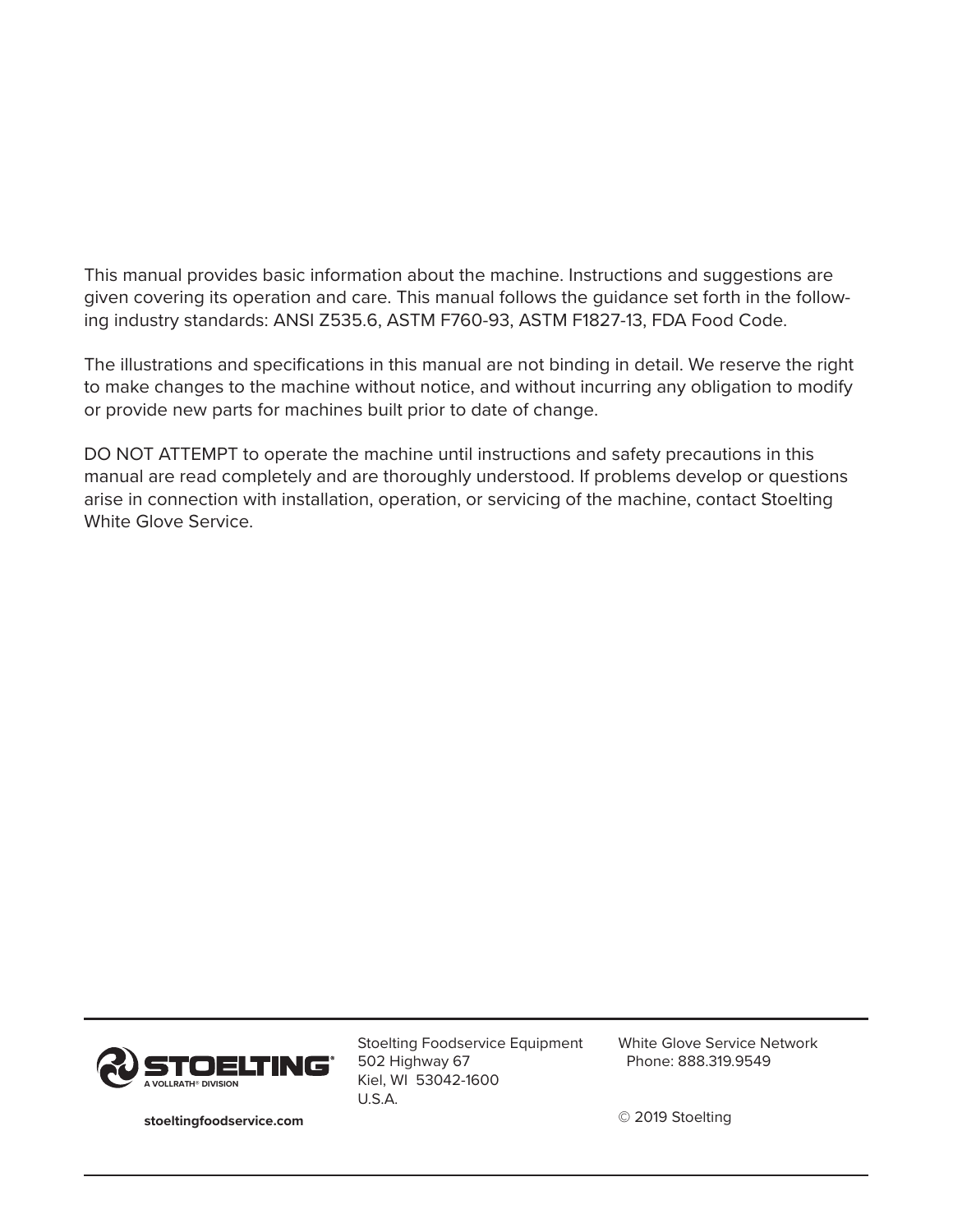## A Few Words About Safety

## **Safety Information**

**Read and understand the entire manual before operating or maintaining Stoelting equipment.**

This manual provides the operator with information for the safe operation and maintenance of Stoelting equipment. As with any machine, there are hazards associated with their operation. For this reason safety is emphasized throughout the manual. To highlight specific safety information, the following safety definitions are provided to assist the reader.

The purpose of safety symbols is to attract your attention to possible dangers. The safety symbols, and their explanations, deserve your careful attention and understanding. The safety warnings do not by themselves eliminate any danger. The instructions or warnings they give are not substitutes for proper accident prevention measures.

If you need to replace a part, use genuine Stoelting parts with the correct part number or an equivalent part. We strongly recommend that you do not use replacement parts of inferior quality.



## **Safety Alert Symbol:**

**This symbol** Indicates danger, warning or caution. Attention is required in order to avoid serious personal injury. The message that follows the symbol contains important information about safety.

## **Signal Word:**

Signal words are distinctive words used throughout this manual that alert the reader to the existence and relative degree of a hazard.

# **WARNING**

The signal word "WARNING" indicates a potentially hazardous situation, which, if not avoided, may result in death or serious injury.

# **CAUTION**

The signal word "CAUTION" indicates a potentially hazardous situation, which, if not avoided, may result in minor or moderate injury.

## **NOTICE**

The signal word "NOTICE" indicates information relating to equipment/property damage. The information is not hazard-related.

## **NOTE**

The signal word "NOTE" indicates additional information relating to the subject, usually a hint or tip, that is not hazard-related and does not involve equipment/ property damage.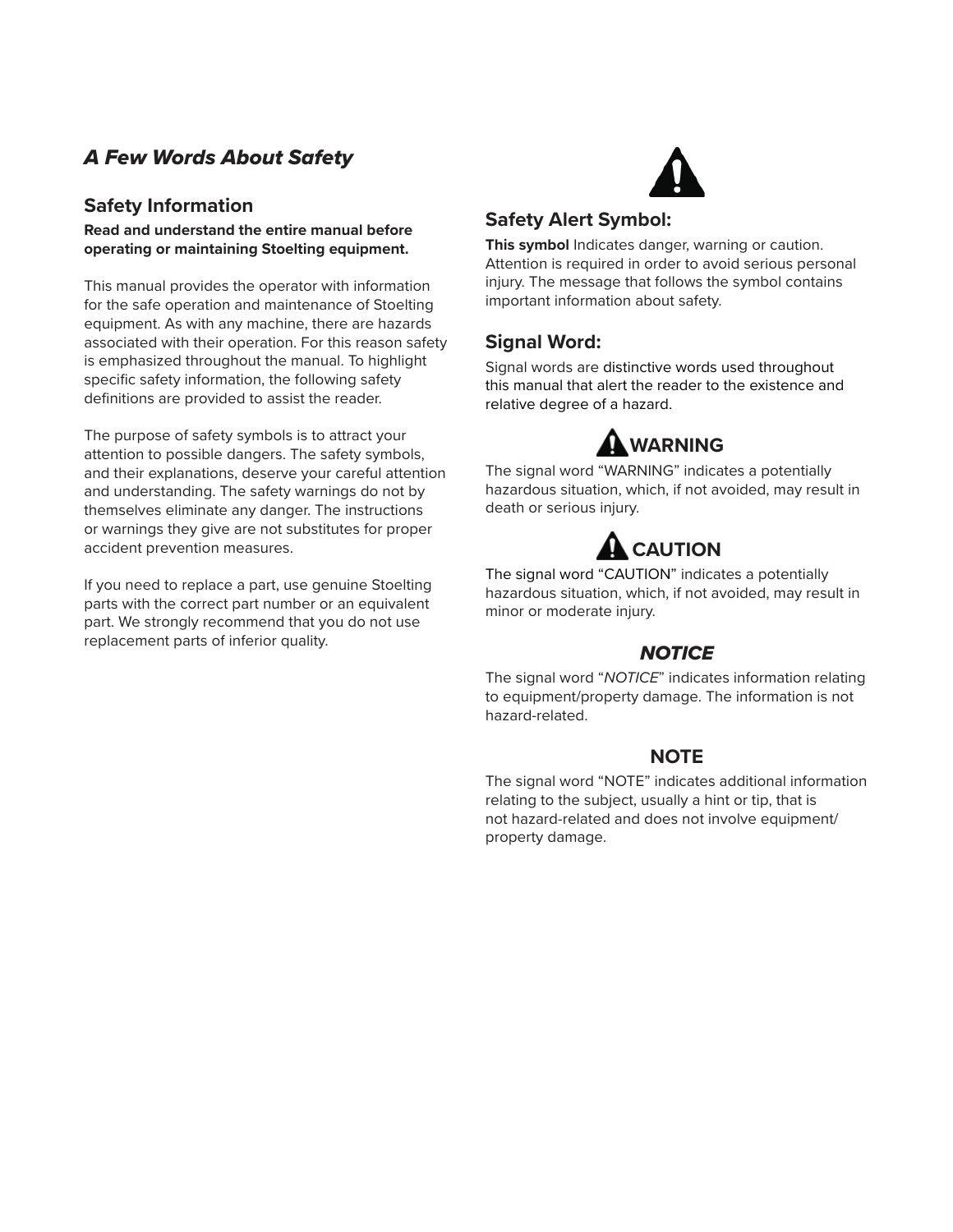## **TABLE OF CONTENTS**

| <b>Section</b>          | <b>Description</b>                                                    | Page |
|-------------------------|-----------------------------------------------------------------------|------|
| 1                       | <b>Introduction</b>                                                   |      |
| 1.1                     |                                                                       |      |
| 1.2                     |                                                                       |      |
| $\mathbf{2}$            | <b>Installation Instructions</b>                                      |      |
| 2.1                     |                                                                       |      |
| 2.2                     |                                                                       |      |
| 2.3                     |                                                                       |      |
| 2.4                     |                                                                       |      |
| 3                       | <b>Operation</b>                                                      |      |
| 3.1                     |                                                                       |      |
| 3.2                     |                                                                       |      |
| 3.3                     |                                                                       |      |
| 3.4                     |                                                                       |      |
| 3.5                     |                                                                       |      |
| 3.6                     |                                                                       |      |
| 3.7                     |                                                                       |      |
| 3.8                     |                                                                       |      |
| 3.9                     |                                                                       |      |
| 3.10                    |                                                                       |      |
| 3.11                    |                                                                       |      |
| $\overline{\mathbf{4}}$ | <b>Maintenance and Adjustments</b>                                    |      |
| 4.1                     |                                                                       |      |
| 4.2                     |                                                                       |      |
| 4.3                     |                                                                       |      |
| 4.4                     | Obtaining Readings and Modifying Settings (Service Personnel Only) 11 |      |
| 4.5                     |                                                                       |      |
| 4.6                     |                                                                       |      |
| 4.7                     |                                                                       |      |
| 4.8                     |                                                                       |      |
| 4.9                     |                                                                       |      |
| 4.10                    |                                                                       |      |
| 5                       | <b>Troubleshooting</b>                                                |      |
| 5.1                     |                                                                       |      |
| 5.2                     |                                                                       |      |
| 5.3                     |                                                                       |      |
| 6                       | <b>Replacement Parts</b>                                              |      |
| 6.1                     |                                                                       |      |
| 6.2                     |                                                                       |      |
| 6.3                     |                                                                       |      |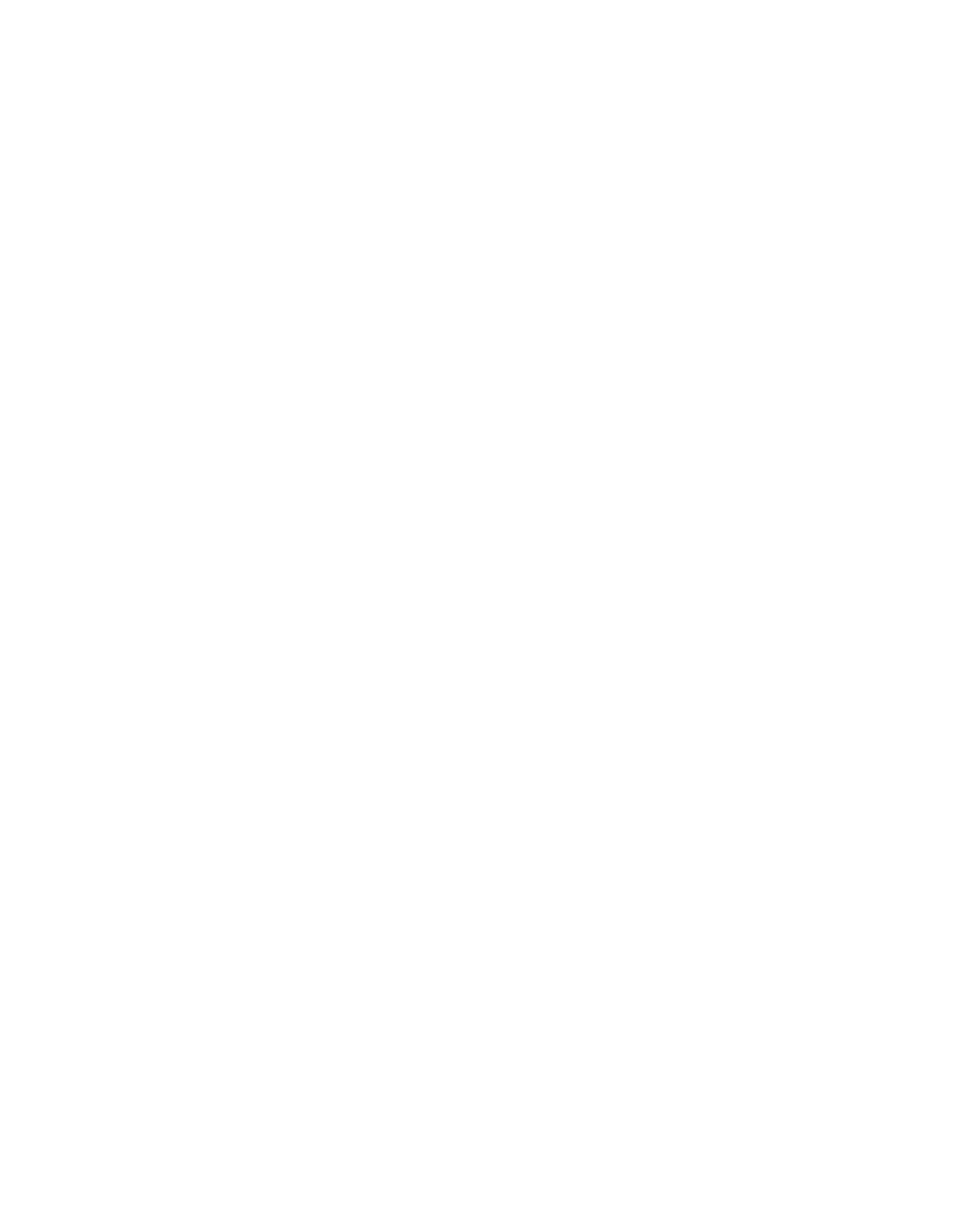## **SECTION 1 INTRODUCTION**

## **1.1 DESCRIPTION**

**1.2 SPECIFICATIONS**

The Stoelting E111I-B counter top machine is gravity fed. It is equipped with fully automatic controls to provide a uniform product. The E111I-B is designed to operate with almost any type of commercial soft serve or non-dairy mixes available, including: ice milk, ice cream, yogurt, and frozen dietary desserts.

This manual is designed to assist qualified service personnel and operators in the installation, operation and maintenance of the Stoelting E111I-B gravity machine.



**Figure 1-1 E111I-B**

# 15 1/8" ഒ **CONTROL** ∏•°  $\ddot{\mathbf{o}}$  $\bullet$  35 5/8" -<br>1800  $\overline{\square}$  32 1/2" 28 1/4" Ŧ 1 1/8" 28 7/8"

#### **Figure 1-2 Specification**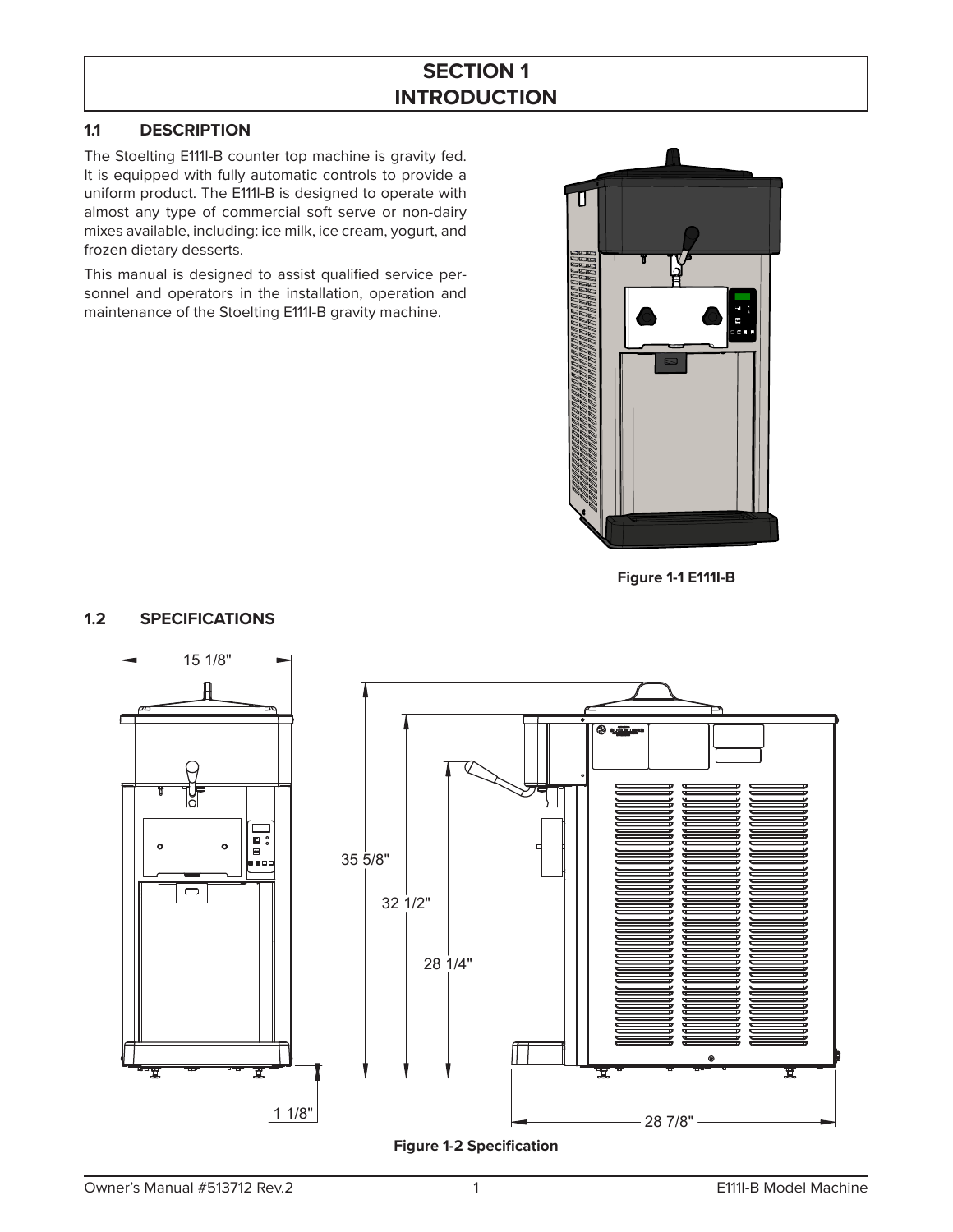|                                           |                                                                  | <b>Model E111I-B</b>               |
|-------------------------------------------|------------------------------------------------------------------|------------------------------------|
| <b>Dimensions</b>                         | <b>Machine</b>                                                   | with crate                         |
| width                                     | 15-1/8" (38,4 cm)                                                | 19-1/2" (49,5 cm)                  |
| height                                    | 35-5/8" (90,5 cm)                                                | 45-3/4" (116,2 cm)                 |
| depth                                     | 28-7/8" (73,3 cm)                                                | 33-1/2" (85,1 cm)                  |
| Weight                                    | 206 lbs (93,4 kg)                                                | 235 lbs (106,5 kg)                 |
| <b>Electrical</b>                         |                                                                  | 1 Phase, 115 VAC, 60Hz             |
| running amps                              | 12.5A                                                            |                                    |
| connection type                           |                                                                  | NEMA5-20P power cord provided      |
| International Option                      |                                                                  | 1 Phase, 220-240 VAC, 50Hz or 60Hz |
| <b>Compressor</b>                         |                                                                  | 4,250 Btu/hr                       |
| <b>Drive Motor</b>                        |                                                                  | 1/2 hp Direct Drive                |
| <b>Air Flow</b>                           | Air cooled units require 3" (7,6 cm) air space on the right side |                                    |
| <b>Hopper Volume</b>                      |                                                                  | 3.375 gallon (12,78 liters)        |
| <b>Freezing Cylinder</b><br><b>Volume</b> |                                                                  | 0.5 gallon (1,89 liters)           |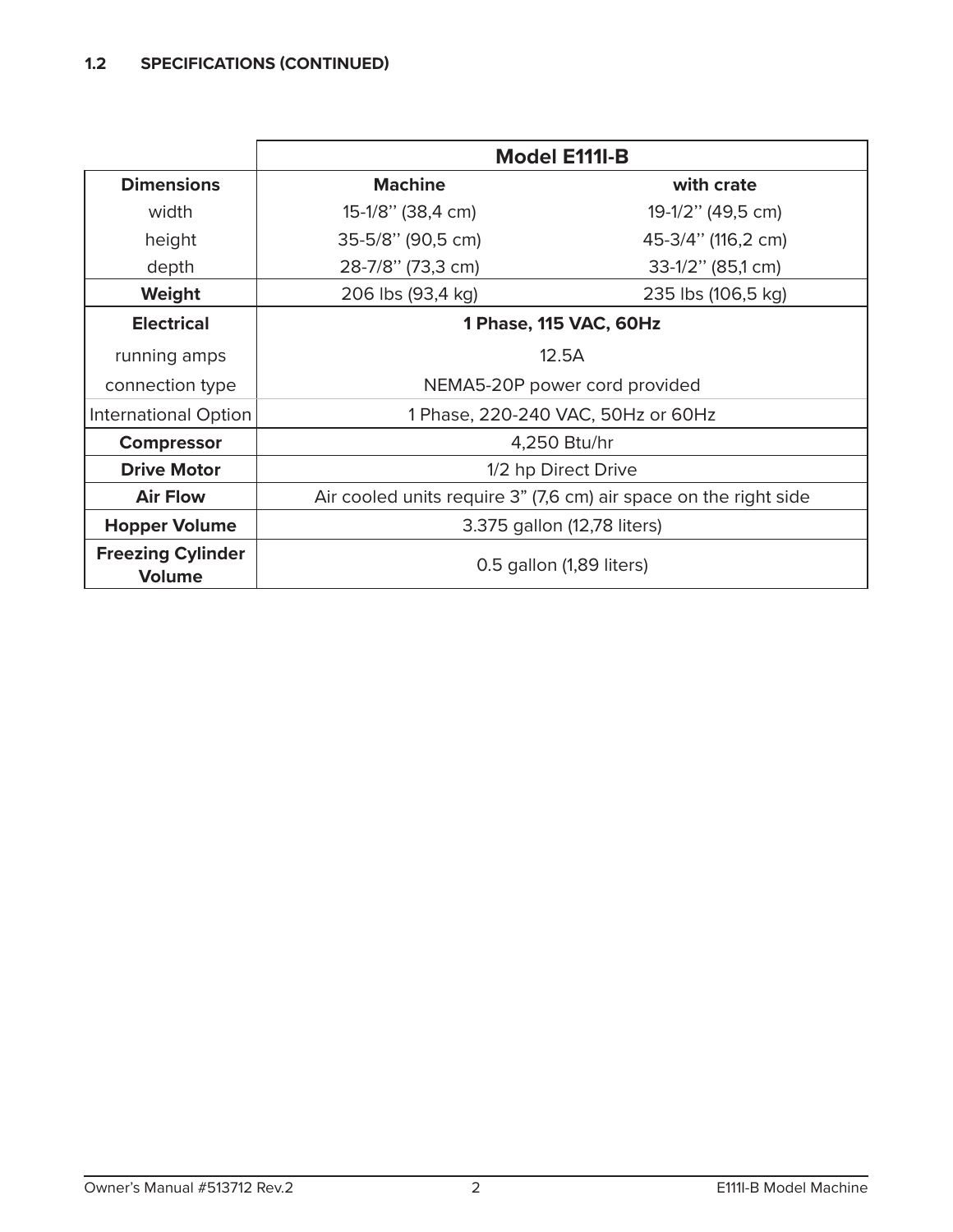## **SECTION 2 INSTALLATION INSTRUCTIONS**

## **2.1 SAFETY PRECAUTIONS**

Do not attempt to operate the machine until the safety precautions and operating instructions in this manual are read completely and are thoroughly understood.

Take notice of all warning labels on the machine. The labels have been put there to help maintain a safe working environment. The labels have been designed to withstand washing and cleaning. All labels must remain legible for the life of the machine. Labels should be checked periodically to be sure they can be recognized as warning labels.

 If danger, warning or caution labels are needed, indicate the part number, type of label, location of label, and quantity required along with your address and mail to:

> **STOELTING ATTENTION: Customer Service 502 Hwy. 67 Kiel, Wisconsin 53042**

## **2.2 SHIPMENT AND TRANSIT**

The machine has been assembled, operated and inspected at the factory. Upon arrival at the final destination, the entire machine must be checked for any damage which may have occurred during transit.

With the method of packaging used, the machine should arrive in excellent condition. THE CARRIER IS RESPONSIBLE FOR ALL DAMAGE IN TRANSIT, WHETHER VISIBLE OR CONCEALED. Do not pay the freight bill until the machine has been checked for damage. Have the carrier note any visible damage on the freight bill. If concealed damage and/ or shortage is found later, advise the carrier within 10 days and request inspection. The customer must place claim for damages and/or shortages in shipment with the carrier. Stoelting, Inc. cannot make any claims against the carrier.

## **2.3 MACHINE INSTALLATION**



**Installation must be completed by a qualified electrician/refrigeration specialist.**

Incorrect installation may cause personal injury, severe damage to the machine and will void factory warranty.

Installation of the machine involves moving the machine close to its permanent location, removing all crating, setting in place, assembling parts, and cleaning.

#### **TOOLS NEEDED**

- Level
- Screwdrivers and wrenches
- Straight edge
- **Thermometer**

### **PRIOR TO INSTALLATION**

On the startup form, complete the following:

- 1. Buyer Information
- 2. Distributor Information
- 3. Authorized Service Provider Information
- 4. Verify with Store Operator Checklist
- 5. Freezer Configuration Information

## **INSTALLATION**

- A. Uncrate the machine and install the legs. On the legs, loosen the lock nut and screw the legs into the base of the machine to a height of about 3/4". Set the machine in place.
- B. Accurate leveling is necessary for correct drainage of the freezing cylinder and to ensure correct overrun. Place a bubble level on top of the machine at each corner to check for level condition. If adjustment is necessary, level the machine by turning the bottom part of each leg in or out then tighten the lock nut.
- C. The machine has a base gasket that must be installed. Separate the gasket and install it with the seam to the back. Make sure the angled side of the gasket is facing up.
- D. In air cooled machines correct ventilation is required. The right side of the machine is the air intake and left side is the discharge. Both sides must have 3" clearance.

## **CAUTION**

Failure to provide adequate ventilation will void warranty.

E. Place the Main Freezer Power Off/On switch in the OFF position.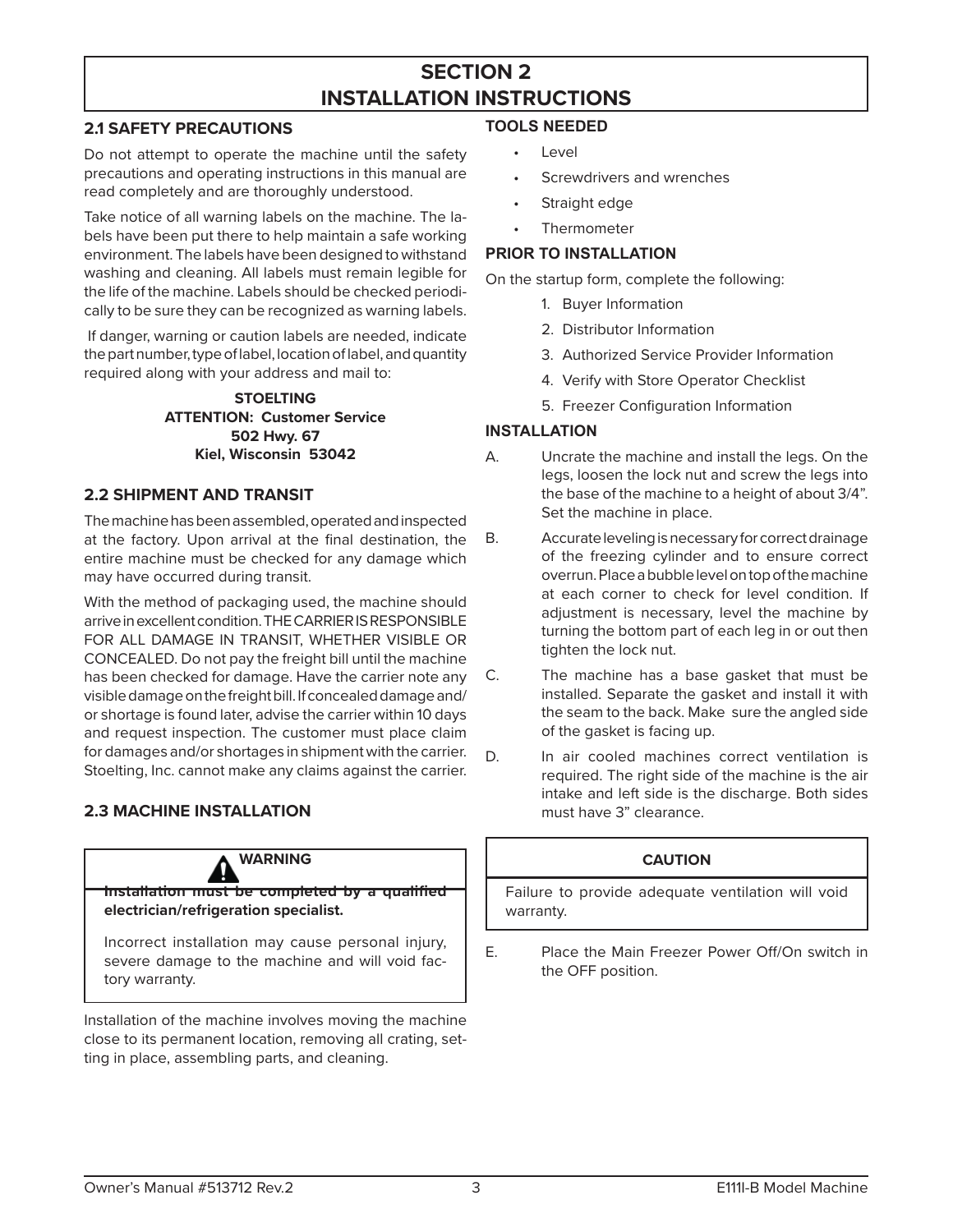F. Connect the power cord to the proper power supply. Refer to the nameplate on your machine for proper supply. The unit must be connected to a properly grounded receptacle. The use of an extension cord is not recommended. Do not use an adapter to circumvent the grounding requirement.



Do not alter or deform electrical plug in any way. Altering the plug to fit into an outlet of different configuration may cause fire, risk of electrical shock, product damage and will void warranty.

- G. On the startup form, complete the following:
	- 1. Technical Equipment Inspection, Check-Out, Startup and Training Checklist (excluding checks regarding casters, belts, and the IntelliTec2™)
	- 2. Refrigeration Cooling Checks

## **2.4 INITIAL FREEZE DOWN & OPERATION**

Every Stoelting soft serve machine needs to be set on site.

The following procedures provide optimal product consistency while prolonging product life.

#### **NOTE**

The machine is designed for correct operation in ambient temperatures between 50°F and 90°F. Temperatures out of that range may cause refrigeration problems and product quality issues.

- A. Disassemble, clean, lubricate, assemble, and sanitize the machine following the steps in Section 3. Train store personnel at this time.
- B. On the startup form, complete the following:
	- 1. Owner/Operator Manual Review & Equipment **Training**
	- 2. Startup Operation/Technical Issues
	- 3. Trainee Information
	- 4. Startup Survey
	- 5. Equipment Startup & Training Check Out & Acceptance

#### **C. ADDING MIX**

- 1. Sanitize the machine immediately before use.
- 2. Fill the hopper with at least 2.5 gallons of mix.
- 3. Place a container under the spigot and open the spigot to allow the mix to flush out about 8 ounces (0.23 liters) of sanitizing solution and liquid mix. Close the spigot.

#### **D. INITIAL FREEZE DOWN**

1. Place the Main Freezer Power switch in the ON position and press the PUSH TO FREEZE button.

#### **NOTE**

After the drive motor starts, there is a 3-second delay before the compressor starts.

2. When product is ready, the display reads "SERVE". Open the spigot to dispense product and check consistency and temperature. Satisfactory product is generally between 18ºF and 21ºF.

#### **NOTE**

Show the sample to the customer and make sure it meets their required consistency and temperature.

If the product temperature and consistency is acceptable, the startup is completed and the machine is ready to serve. If adjustments are required, follow the steps below.

#### **E. ADJUSTING THE INTELLITEC™ CONTROL**

- 1. Press and hold the SEL button for 8 seconds. While still holding the SEL button, press the up arrow  $(1)$ button. The LCD reads "DISPLAY".
- 3. Press the left arrow  $\left(\leftarrow\right)$  button once. The display reads "BASIC".
- 4. Press the up arrow  $(1)$  button once. The display reads "CutOut amps".
- 5. Change the value as follows: If product is too warm (too soft), increase CutOut amps. If the product is too cold (too hard), decrease the CutOut amps.

#### **NOTE**

Change the CutOut amps in 0.1 or 0.2 increments.

- a. Press the SET button.
- b. Press the left arrow  $(\leftarrow)$  button to move the cursor.
- c. Press the up arrow ( $\hat{I}$ ) button to change the digits.
- d. Press SET to save this value.
- 6. The LCD reads "CutOut Set -- OK".
- 7. Press the SEL button. The LCD reads "CutOut amps" along with the programmed value from the previous step.
- 8. Press the SEL button three times. The LCD reads "EXITMENU".
- 9. Press the up arrow ( $\hat{I}$ ) button to exit the menu.
- 10. Allow the machine to cycle and retest.
- 11. Once the product consistency is acceptable, the startup is completed and the machine is ready to serve.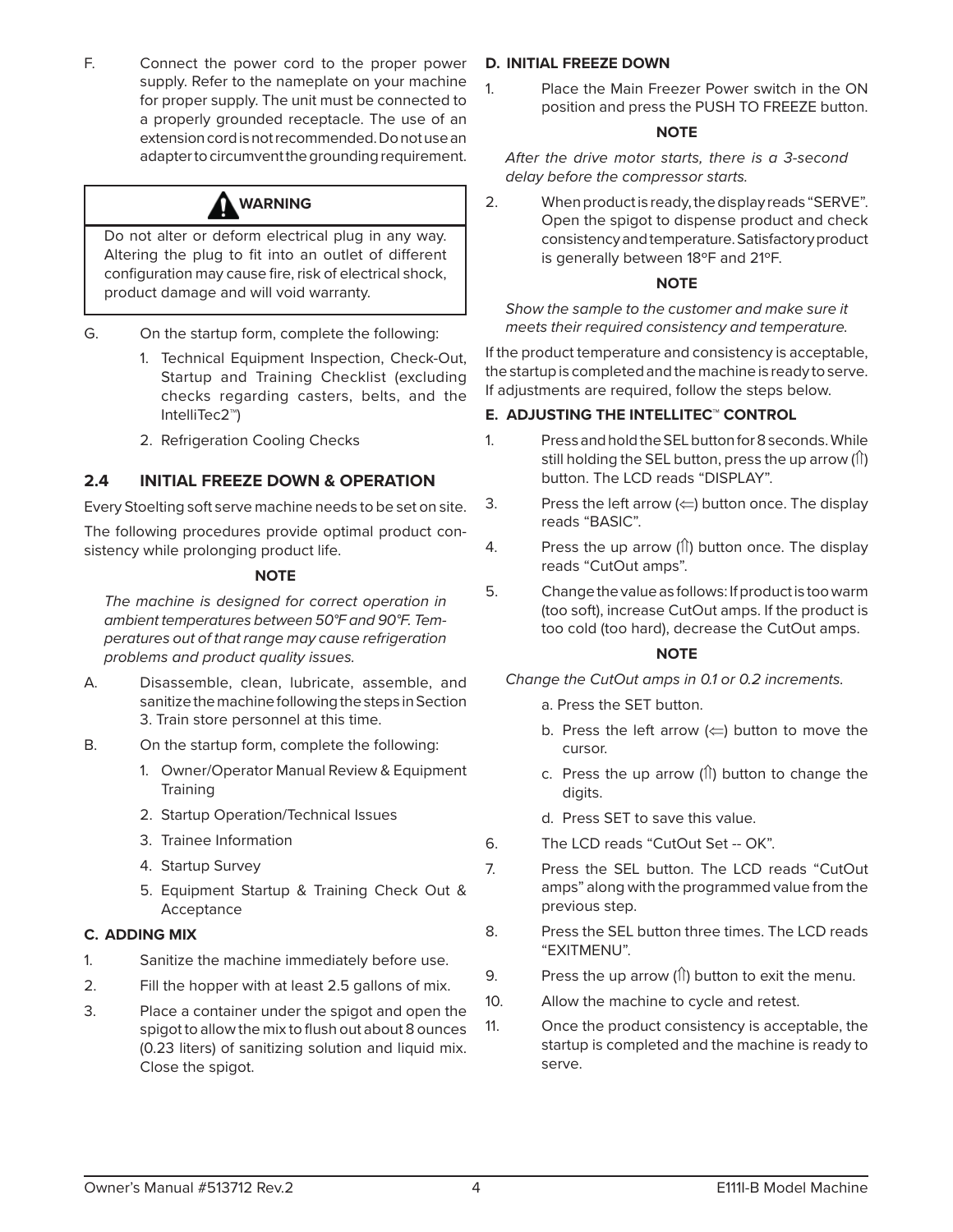## **SECTION 3 OPERATION**

## **3.1 OPERATOR'S SAFETY PRECAUTIONS**

SAFE OPERATION IS NO ACCIDENT; observe these rules:

- A. Know the machine. Read and understand the Operating Instructions.
- B. Notice all warning labels on the machine.
- C. Wear proper clothing. Avoid loose fitting garments, and remove watches, rings or jewelry that could cause a serious accident.
- D. Maintain a clean work area. Avoid accidents by cleaning up the area and keeping it clean.
- E. Stay alert at all times. Know which switch, push button or control you are about to use and what effect it is going to have.
- F. Disconnect power for maintenance. Never attempt to repair or perform maintenance on the machine until the main electrical power has been disconnected.
- G. Do not operate under unsafe operating conditions. Never operate the machine if unusual or excessive noise or vibration occurs.

**3.2 OPERATING CONTROLS AND INDICATORS** 

Before operating the machine, it is required that the operator know the function of each operating control. Refer to Figure 3-1 for the location of the operating controls on the machine.

#### **A. MAIN FREEZER POWER OFF-ON SWITCH**

## **WARNING**

High voltage will shock, burn or cause death. The OFF-ON switch must be placed in the OFF position prior to disassembling for cleaning or servicing. Do not operate machine with cabinet panels removed.

> The Main Freezer Power OFF-ON switch is a two position toggle switch used to supply power to the control circuit. When the switch is in the OFF position, power is not supplied to the control board or refrigeration system. When the switch is in the ON position, the machine operates in the freezing mode or cleaning mode.



**Figure 3-1 E111I-B Controls**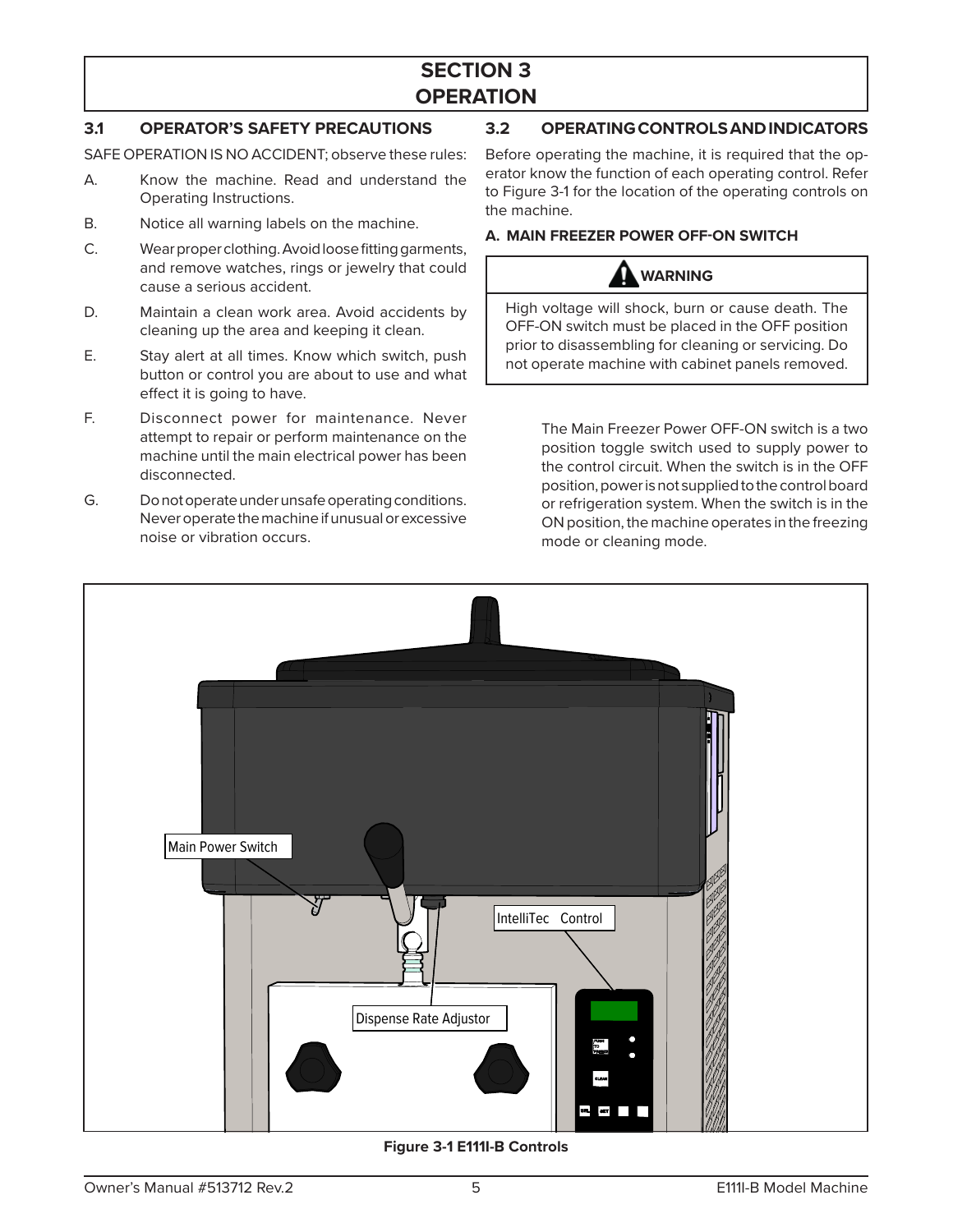#### **C. PUSH TO FREEZE BUTTON**

 Pressing the PUSH TO FREEZE button initiates "Serve Mode".

#### **NOTE**

After the drive motor starts, there is a 3 second delay before the compressor starts.

#### **D. LEDS**

 The membrane switch features two lights; a green LED and an amber LED.

Green LED:

- Flashes when product nears consistency
- Lit during serve mode

Amber LED:

• Lit during all other modes

 In the event of an error or when the freezing cylinder is off, both LEDs alternatively flash.

#### **NOTE**

If the machine shuts off and alternating green and amber lights are flashing, the machine is in an error condition. If the LCD displays an error, turn the Main Freezer Power OFF-ON switch to the OFF position, correct the problem (Refer to Troubleshooting in Section 4) and turn the machine back on.

#### **E. CLEAN BUTTON**

 The CLEAN button initiates "Clean Mode". The CLEAN button stops all refrigeration and starts the auger rotation. A CLEAN message displays on the screen and a 5 minute timer begins. To exit the CLEAN mode, press the CLEAN button again. If the machine is left in CLEAN for more than 20 minutes, it goes into an error to prevent damage to the freezing cylinder. When this error occurs, refrigeration starts to prevent mix spoilage. To reset, place the Main Freezer Power OFF-ON switch in the OFF position and back in the ON position.

#### **F. MIX LOW LIGHT INDICATOR**

 The MIX LOW message appears on the display to alert the operator to a low mix condition. The message displays when there is approximately one gallon of mix left in the hopper. When the MIX LOW message is displayed, refill hopper immediately.

#### **NOTE**

Failure to refill hopper immediately may result in operational problems.

#### **G. DISPENSE RATE ADJUSTOR**

 The dispense rate adjuster limits the opening of the spigot. To adjust product dispense rate, turn the adjusting knob clockwise for slower flow and counterclockwise for faster flow. It takes at least five complete turns of the adjusting knob to make a noticeable difference in the dispense rate.

#### **I. MENU NAVIGATION BUTTONS**

 The Menu Navigation Buttons allow the user to display information regarding the machine's status of operation as well as adjust product consistency.

 Selection Button (SEL) The SEL button is not functional in the normal operation mode. This button is only used by service technicians for machine calibration.

 Set Button (SET) Pressing this button saves a change made to the product consistency setting. Refer to Section 4.2 for consistency adjustment procedures.

Left Arrow Button  $(\leftarrow)$  Pressing any button on the control panel automatically illuminates the display. The backlight turns off several seconds after use. To keep the display constantly lit, press and hold the left  $(\leftarrow)$  button for five seconds. The backlight function can be reset to normal operation in the same manner.

Up Arrow Button  $($  $)$  Pressing this button changes the value of the product consistency. Refer to Section 4.2 for consistency adjustment procedures.



**Figure 3-2 IntelliTec™ Control**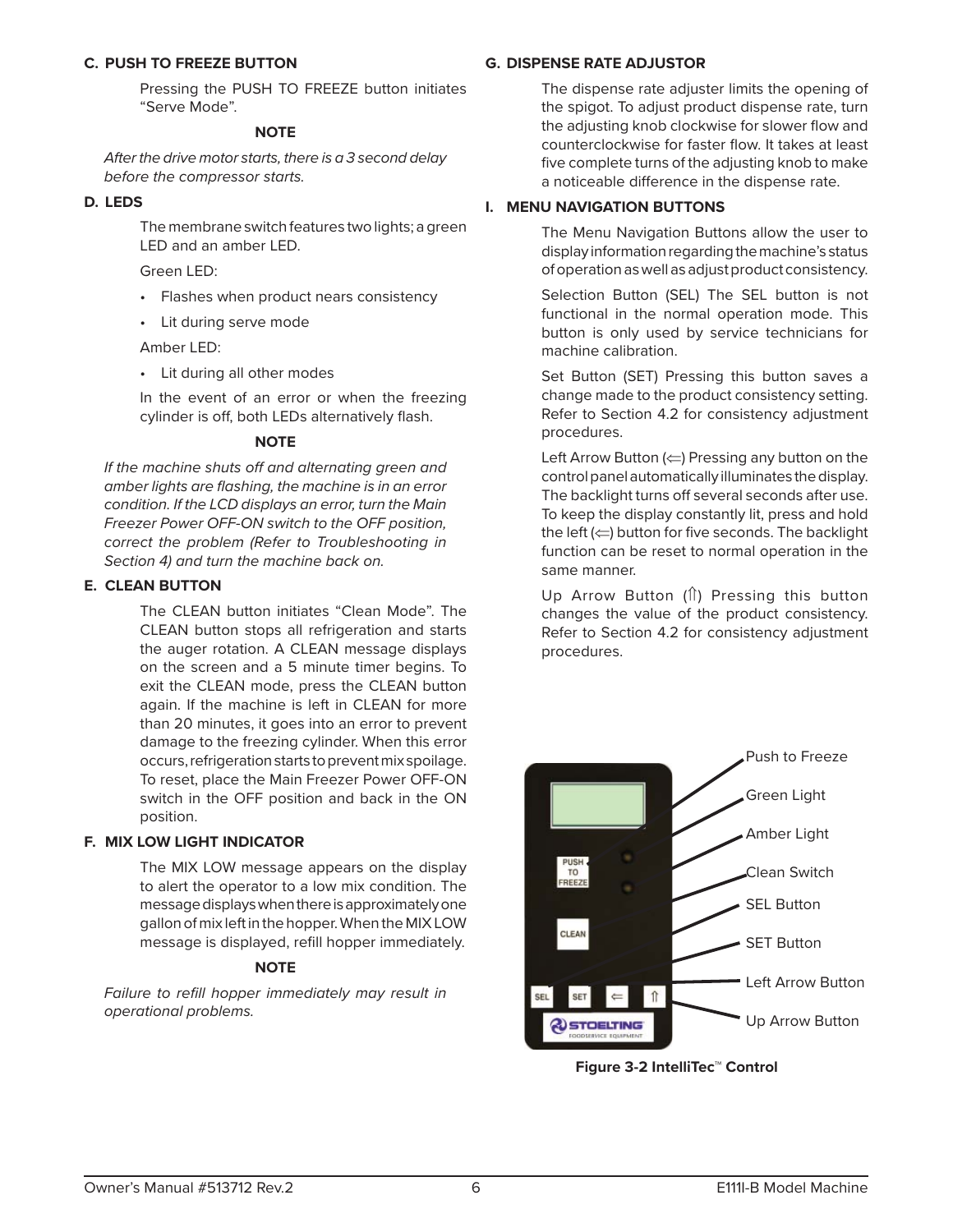#### **3.3 EMPTYING THE FREEZING CYLINDER**

If the machine is empty, go to Section 3.4.

- A. Remove the hopper cover. Remove the mix inlet regulator from the hopper by pulling it straight up.
- B. Press the CLEAN button. After about 5 minutes, open the spigot to drain the mix.
- C. Press the CLEAN button to stop the auger.
- D. Fill the hopper with 2 gallons of cool tap water. Optional: Use detergent solution instead of tap water to make cleaning the parts easier after disassembly.
- E. Press the CLEAN button. Let the auger rotate for at least 30 seconds.
- F. While the auger is rotating, scrub the hopper with a clean brush.
- G. Drain the water out of the machine.
- H. Press the CLEAN button to stop the auger.

### N**OTE**

If the water does not drain clear, repeat steps D through H.

## **3.4 DISASSEMBLY OF PARTS**

Before using the machine for the first time, complete machine disassembly, cleaning and sanitizing procedures need to be followed. Routine cleaning intervals and procedures must comply with the local and state health regulations. Inspection for worn or broken parts should be made at every disassembly of the machine. All worn or broken parts should be replaced to ensure safety to both the operator and the customer and to maintain good machine performance and a quality product. Check the wear line on the auger flights on a regular basis (Fig. 3-3) and replace as needed.

To disassemble the machine, refer to the following steps:

## **A. DISASSEMBLY OF FRONT DOOR**

- 1. Turn the MAIN POWER switch off.
- 2. Remove the rosette cap from the front door.



**Figure 3-3 Auger Flight Wear**

- 3. Remove the knobs on the front door and remove the door by pulling it off the studs.
- 4. Push the spigot body through the bottom of the front door and remove.
- 5. Remove all o-rings from parts by first wiping off the lubricant using a clean towel. Then squeeze the o-ring upward to form a loop (Fig. 3-4). Roll out of the o-ring groove.



**Figure 3-4 Removing O-Ring**

6. Wipe any excess lubricant from all o-rings and parts before washing.

## **B. DISASSEMBLY OF AUGER**

- 1. Remove the front auger support and bushing.
- 2. Remove the auger assembly from the machine. Pull the auger out of the freezing cylinder slowly. As the auger is being pulled out, carefully remove each of the plastic flights with springs.
- 3. Keep the rear of the auger shaft tipped up once it is clear of the freezing cylinder to prevent the rear seal assemblies from dropping.
- 4. Wipe the lubricant off of the hex end of the auger with a cloth or paper towel. Remove the rear seal assembly.
- 5. Unscrew the springs from the auger flights.

## **3.5 CLEANING DISASSEMBLED PARTS**

Disassembled parts require complete cleaning, sanitizing and air drying before assembling. Local and state health codes dictate the procedure required. Some state health codes require a four sink process (pre-wash, wash, rinse, sanitize, air dry), while others require a three sink process (without the pre-wash step). The following procedures are a general guideline only. Consult your local and state **Wear Line Wear Line health codes for the procedures required in your location.**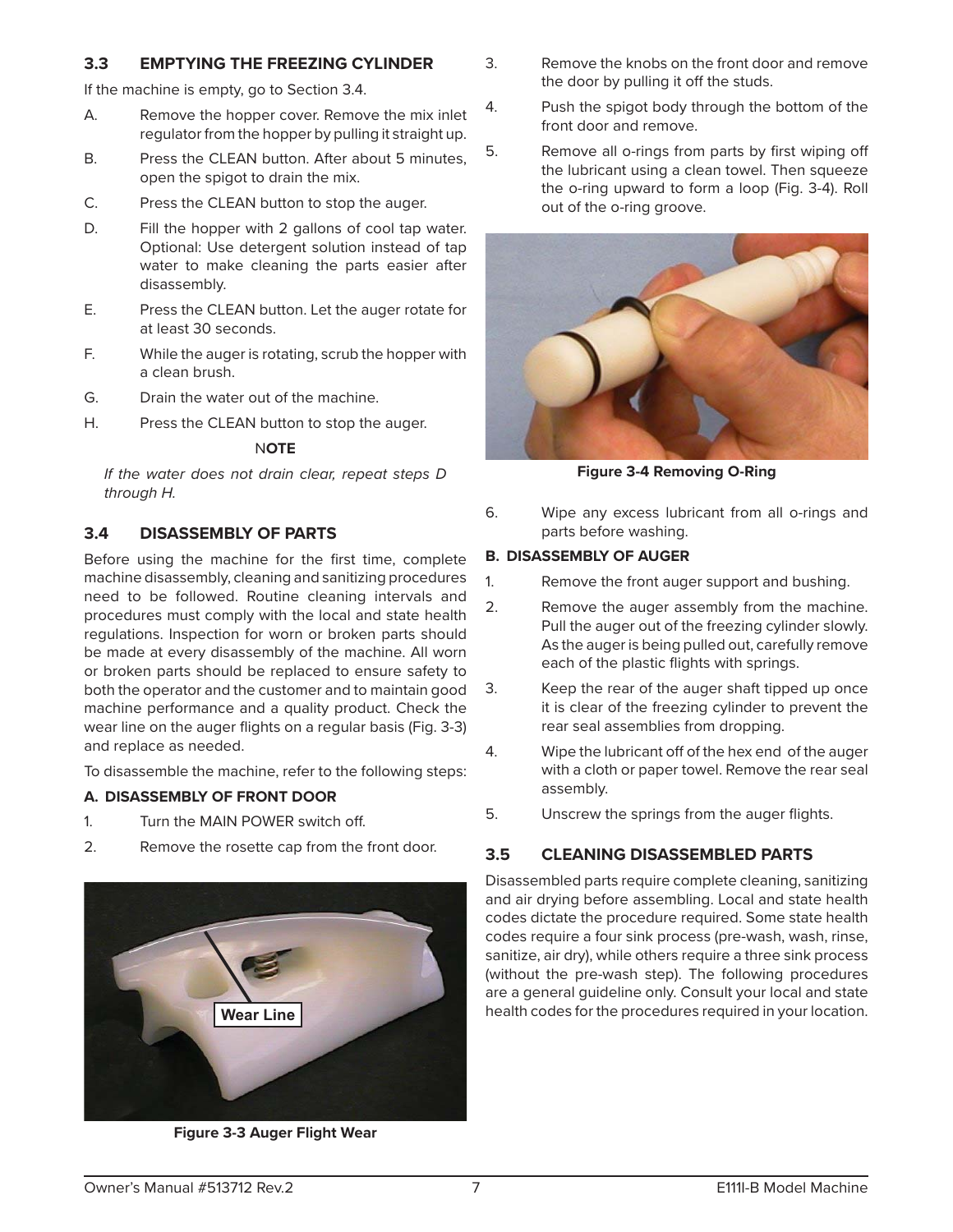- A. Disassemble all parts. (Refer to Section 3.4 for the disassembly of machine parts.)
- B. Place all parts in 90° to 110°F (32°C to 43°C) mild detergent water and wash thoroughly. Use the brushes that shipped with the machine to clean all holes in the front door, flights, mix pickup assembly, etc.
- C. Rinse all parts with clean 90° to 110°F (32°C to 43°C) water.
- D. Place all parts in a sanitizing solution for at least 1 minute, then remove and let air dry completely before assembling in machine.

## **3.6 CLEANING THE MACHINE**

## **INTERIOR**

A. Using detergent solution and the large barrel brush provided, clean the hopper and freezing cylinder.

### **NOTE**

Make sure to thoroughly clean the rear seal surface on the inside of the freezing cylinder.

- B. Wrap the brush in a clean cloth and thoroughly dry the hopper and freezing cylinder.
- C. Remove the drip tray and drain tray. Clean and replace the trays.

## **EXTERIOR**

The exterior should be kept clean at all times to preserve the luster of the stainless steel. A high grade of stainless steel has been used on the machine to ease cleanup. To remove spilled or dried mix, wash the exterior with 90° to 110°F (32°C to 43°C) mild detergent water and wipe dry.

Do not use highly abrasive materials, as they mar the finish. Use a soft cloth or sponge to apply the solution. For best results, wipe with the grain of the steel.

## **3.7 ASSEMBLING MACHINE**

To assemble the machine parts, refer to the following steps:

## **NOTE**

Total Blend sanitary lubricant or equivalent must be used when lubrication of parts is specified.

Total Blend can be used in place of two products. It is used to lubricate parts and also used in place of spline lubricant. Do not use more than one packet of Total Blend per freezing cylinder.

## **NOTE**

The United States Department of Agriculture and the Food and Drug Administration require that lubricants used on food processing equipment be certified for this use. Use lubricants only in accordance with the manufacturer's instructions.

## **A. ASSEMBLE THE REAR SEAL**

- 1. Install the rear seal o-ring. Lubricate the outside of the rear seal o-ring with a generous amount of sanitary lubricant.
- 2. Lubricate the inside metal surface of the rear seal (Fig. 3-5) and install it onto the auger shaft. DO NOT lubricate the outside of the rear seal.



**Figure 3-5 Lubricate Rear Seal**

3. Lubricate the hex end of the auger with a small amount of spline lubricant or Total Blend lubricant.

## **B. ASSEMBLE THE AUGER**

- 1. Screw the springs onto the studs in plastic flights. The springs must be screwed into the flights completely to provide proper compression.
- 2. Install the two plastic flights onto rear of the auger and insert part way into freezing cylinder.
- 3. Install the remaining plastic flights, push the auger into the machine barrel and rotate slowly until the auger engages the drive shaft.
- 4. Apply a thin layer of sanitary lubricant to the inside and outside of the auger support bushing. Install the bushing onto the auger support and install the auger support into the front of the auger. Rotate the auger support so that one leg of the support points straight up.

## **C. ASSEMBLE THE FRONT DOOR**

- 1. Install the o-rings onto the spigot body and apply a thin layer of sanitary lubricant to the o-rings. Install the spigot body through the bottom of the front door.
- 2. Fit the front door o-ring into the groove on the rear of the front door.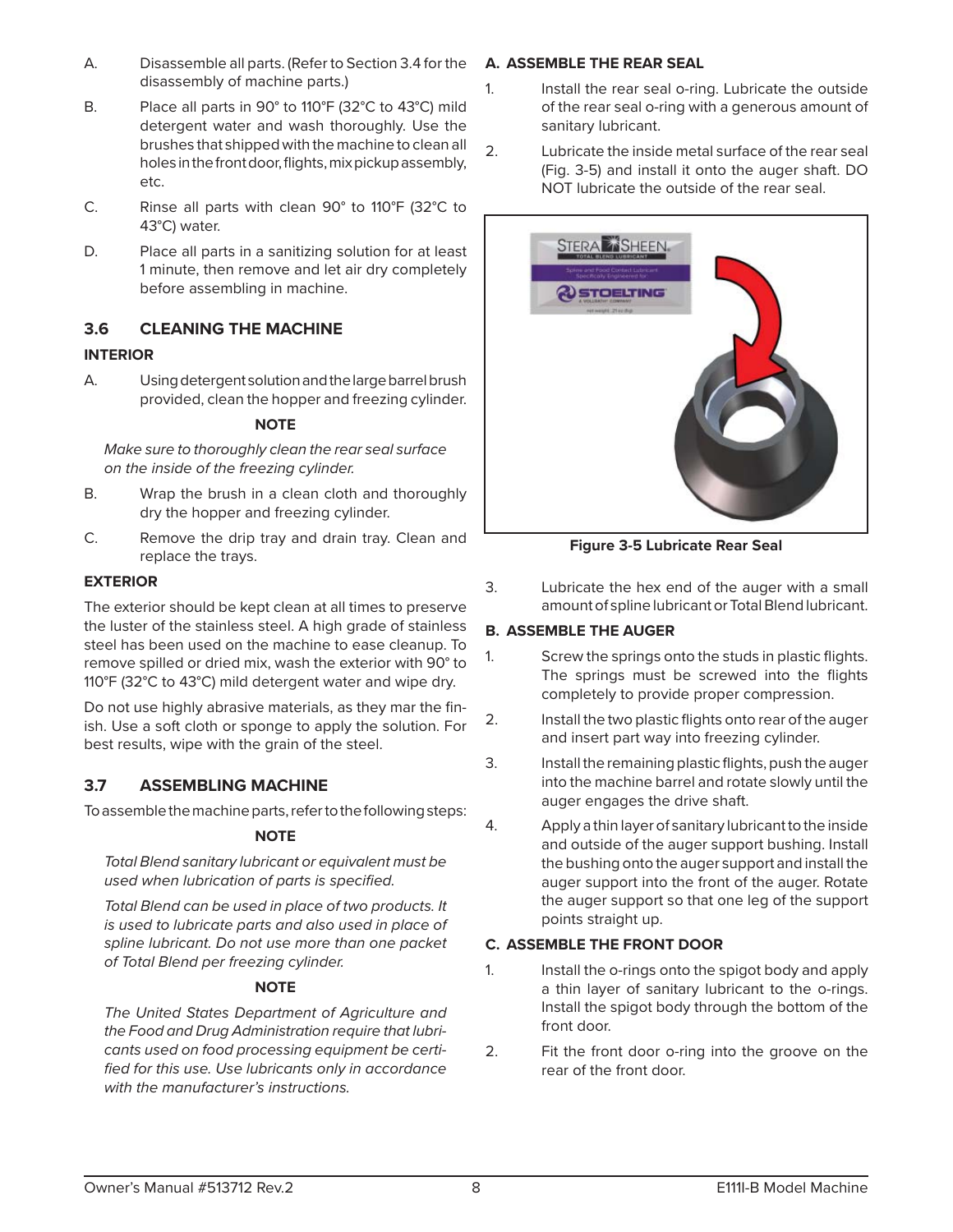3. Place the front door assembly on the mounting studs and the push front door against the machine carefully.

#### **NOTE**

Make sure the pins of the front door do not touch the legs of the auger support.

4. Secure the front door to the machine by placing the knobs on the studs and tightening until finger tight. Ensure the o-ring is properly sealed and not pinched or partially out of the groove.

## **3.8 SANITIZING**

Sanitizing must be done after the machine is clean and just before the machine is filled with mix. Sanitizing the night before does not ensure sanitization the next day. However, you should always clean the machine and parts after using it.

#### **NOTE**

The United States Department of Agriculture and the Food and Drug Administration require that all cleaning and sanitizing solutions used with food processing equipment be certified for this use.

When sanitizing the machine, refer to local sanitary regulations for applicable codes and recommended sanitizing products and procedures. The frequency of sanitizing must comply with local health regulations. Mix sanitizer in quantities of no less than 2 gallons of 90°F to 110°F (32°C to 43°C) water. Allow sanitizer to contact the surfaces to be sanitized for 5 minutes. Any sanitizer must be used only in accordance with the manufacturer's instructions and provide a 100 parts per million strength solution.

A. Prepare 2 gallons of Stera-Sheen sanitizing solution following the manufacturer's instructions.



**Figure 3-6 Mix Inlet Regulator**

B. Install the mix inlet regulator into the hopper with the air tube towards the front of the machine.

#### **NOTE**

Do not twist the mix inlet regulator when installing.

- C. Pour the sanitizing solution into the hopper.
- D. Turn the MAIN POWER switch on.
- E. Press the CLEAN button.

F. Check for leaks.

- 1. Check for leaks at the front door seal.
- 2. Check the drain tray located under the front door for leaks coming from the rear of the rear auger seal.
- G. Use a sanitized soft bristle brush dipped in sanitizing solution to clean the hopper sides, the mix inlet regulator, and the underside of the hopper cover.
- H. After five minutes, open the spigot to drain the sanitizing solution.
- I. Press the CLEAN button to stop the auger. Allow the freezing cylinder to drain completely.

The machine is now sanitized and ready for adding mix.

### **3.9 FREEZE DOWN AND OPERATION**

- A. Sanitize immediately before use.
- B. Make sure the Main Freezer Power switch is OFF.
- C. Fill the hopper with at least 2.5 gallons of mix.
- D. Place a container under the spigot and open the spigot to allow the mix to flush out about 8 ounces (0.23 liters) of sanitizing solution and liquid mix.
- E. Allow the freezing cylinder to fill.

#### **NOTE**

The freezing cylinder is filled when the mix level in the freezing cylinder reaches the top o-ring on the spigot.

- E. Place the Main Freezer Power switch in the ON position.
- F. Press the PUSH TO FREEZE button.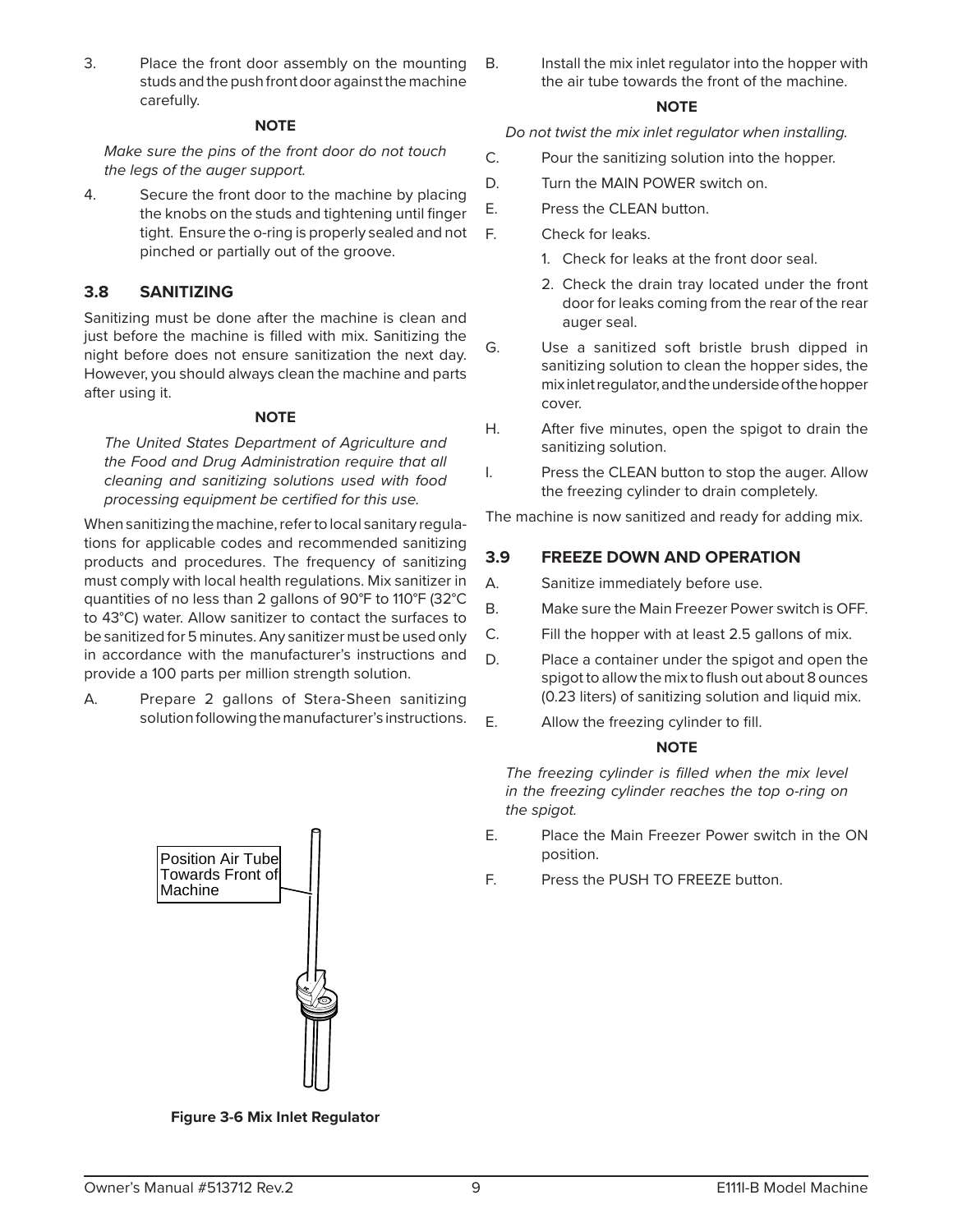

**Figure 3-7 During Freezing Cycle**

- G. When the product is ready, the display reads "SERVE". Open the spigot to dispense product.
- H. The machine dispenses product at a reasonable draw rate. If the machine is overdrawn, the result is a soft product or a product that does not dispense at all. If this occurs, allow the machine to run for approximately 30 seconds before dispensing more product. A dispense rate adjustor is located under the header panel, to the immediate right of the spigot handle. Turning the knob clockwise decreases the dispense rate.
- I. Do not operate the machine when the MIX LOW message is displayed. Refill the mix container immediately.

#### **NOTE**

After a preset number of freezing cycles in Serve mode, the control enters sleep mode and remains there until someone draws product or presses the PUSH TO FREEZE button. In sleep mode, the machine keeps the product below 41°F (4.4°C). Sleep modes do not take the place of cleaning and sanitizing. Federal, State, and local regulatory agencies determine frequency of cleaning and sanitizing.

## **3.10 MORNING STARTUP/FREEZE DOWN PROCEDURES**

Prime the freezing cylinder every morning prior to pressing the Push to Freeze button. After being in sleep mode overnight, priming ensures proper overrun from the first freezing cycle of the day.

- A. Turn the freezing cylinder off.
- B. Place a clean and sanitized container under the spigot opening.
- C. Open the spigot and drain about 3/4 of the mix out of the freezing cylinder. This equals about 1.5 quarts.

#### **NOTE**

Keep the mix inlet regulator in place when draining the mix

D. Pour the mix into the hopper.

#### **NOTE**

Determine if the state and local health codes consider this "rerun". If specific procedures are required, follow them.

- E. Allow mix to fill the freezing cylinder.
- F. Turn the freezing cylinder on and press the Push to Freeze button.

## **3.11 MIX INFORMATION**

Mix can vary considerably from one manufacturer to another. Differences in the amount of butterfat content and quantity and quality of other ingredients have a direct bearing on the finished frozen product. A change in machine performance that cannot be explained by a technical problem may be related to the mix.

Proper product serving temperature varies from one manufacturer's mix to another. Mixes should provide a satisfactory product in the 18°F to 21°F range. No Sugar Added (NSA) and water-based mixes typically freeze to proper consistency at higher temperatures.

When checking the temperature, stir the thermometer in the frozen product to get an accurate reading.

Old mix, or mix that has been stored at too high a temperature, can result in a finished product that is unsatisfactory. To retard bacteria growth in dairy based mixes, the best storage temperature range is between 33° to 38°F (0.5° to 3.3°C).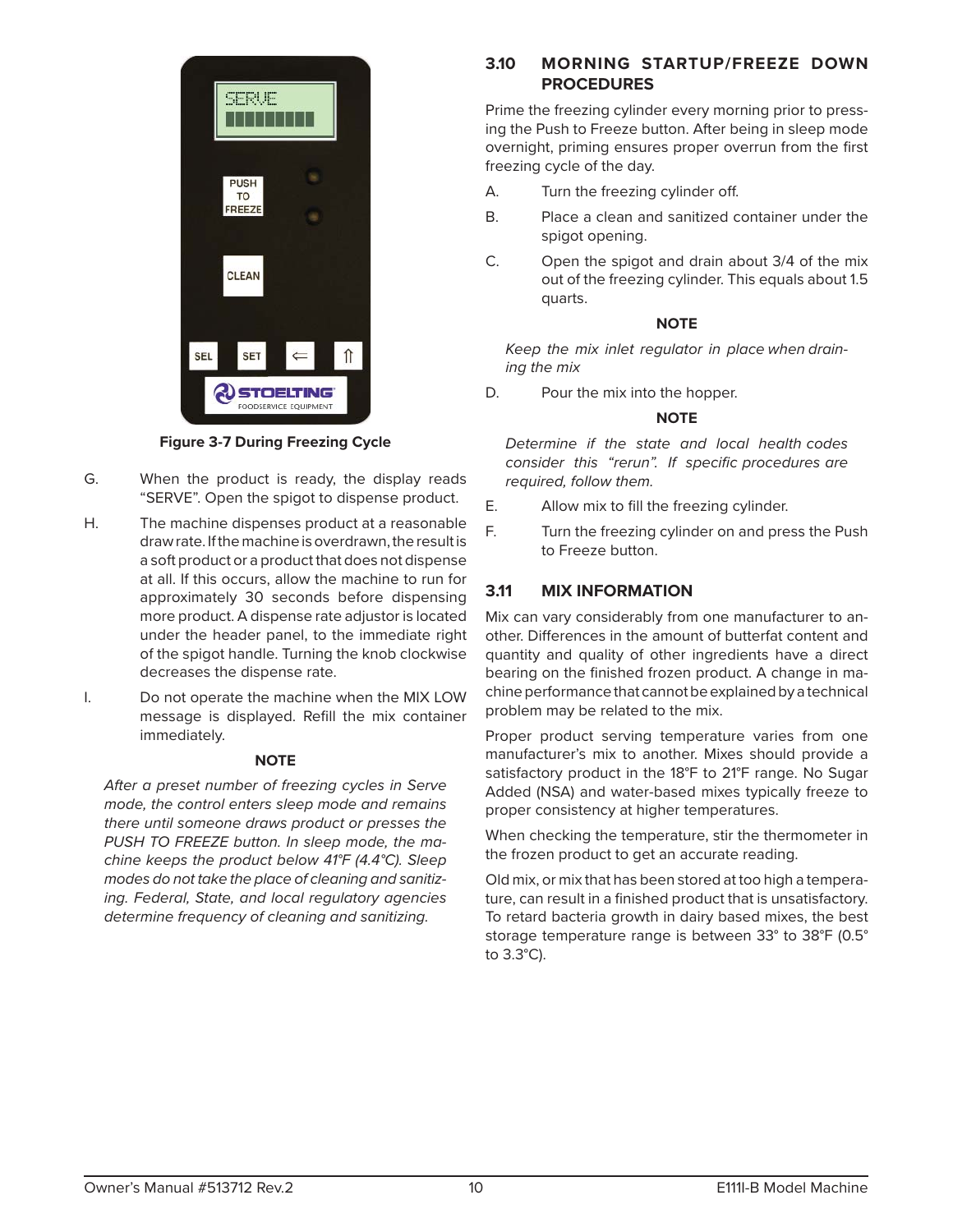## **SECTION 4 MAINTENANCE AND ADJUSTMENTS**

## **4.1 MACHINE ADJUSTMENT**

This section is intended to provide maintenance personnel with a general understanding of the machine adjustments. It is recommended that any adjustments in this section be made by a qualified person.

### **4.2 PRODUCT CONSISTENCY ADJUSTMENT**

The operator can adjust product consistency by modifying the Fine Adjustment setting on the membrane switch. This is the only adjustment that can be made by the operator without using a pass code key sequence. Product consistency fine adjustment allows a 0.4 amp maximum adjustment to the drive motor amp draw cutout. Increasing this setting increases the drive motor amperage cutout and increases product consistency. Follow the instructions below to make fine adjustments to product consistency.

- A. Place the Main Freezer Power switch in the ON position.
- B. Press the SET button on the Control Panel once. Fine Adj appears on the LCD screen.
- C. Press the up arrow button  $(1)$  until the desired consistency setting is displayed. The higher the number, the firmer the product consistency. The control may be set from 1 to 9. The value increases by 1 each time the up arrow button is pressed. After the value reaches 9, numbering restarts at 0. The 0 setting cannot be set.
- D. Press the SET button once to save the setting and return to the current mode display.



**4.3 LOCKING THE CONTROL PANEL**

The IntelliTec control has a tamper proof mode to prevent unauthorized use. When set, all buttons on the control panel are disabled. Follow the instructions below to lock the control panel

- A. Press and hold the PUSH TO FREEZE button for at least 5 seconds.
- B. While still holding the PUSH TO FREEZE button, press the CLEAN button once.
- C. Release both buttons. An asterisk (\*) appears on the bottom line of the display, indicating that the control is in the lock out mode.

#### **NOTE:**

Repeat steps A, B, and C to unlock the control panel.

### **4.4 OBTAINING READINGS AND MODIFYING SETTINGS (SERVICE PERSONNEL ONLY)**

Readings and settings on the IntelliTec control are accessed through the IntelliTec Control Menu Settings (Refer to Figure 4-2). Locating machine readings and system function settings are completed using the up arrow ( $\hat{I}$ ) and left arrow  $(\Leftarrow)$  buttons on the membrane switch. A printed IntelliTec Menu Settings sheet is located in the information pouch behind the header panel.

#### **IntelliTec Control Readings**

To obtain machine readings, locate the value on the machine's menu settings sheet and follow the steps below.

- A. Press and hold SEL button for 8 seconds. While still holding the SEL button, press the up arrow button (1). The LCD Screen reads DISPLAY.
- B. Release both buttons.
- C. Press the up arrow button ( $\hat{I}$ ) to navigate to the correct reading under DISPLAY or press the left arrow  $(\Leftarrow)$  button to navigate to the ERRCODES menu.
- D. Press the up arrow ( $\hat{I}$ ) and left arrow ( $\Leftarrow$ ) buttons to navigate through the rest of the readings as needed.
- E. When all readings have been obtained, press the up arrow button ( $\hat{I}$ ) from ExitMenu to return to the current mode display.

**Figure 4-1 Membrane Switch**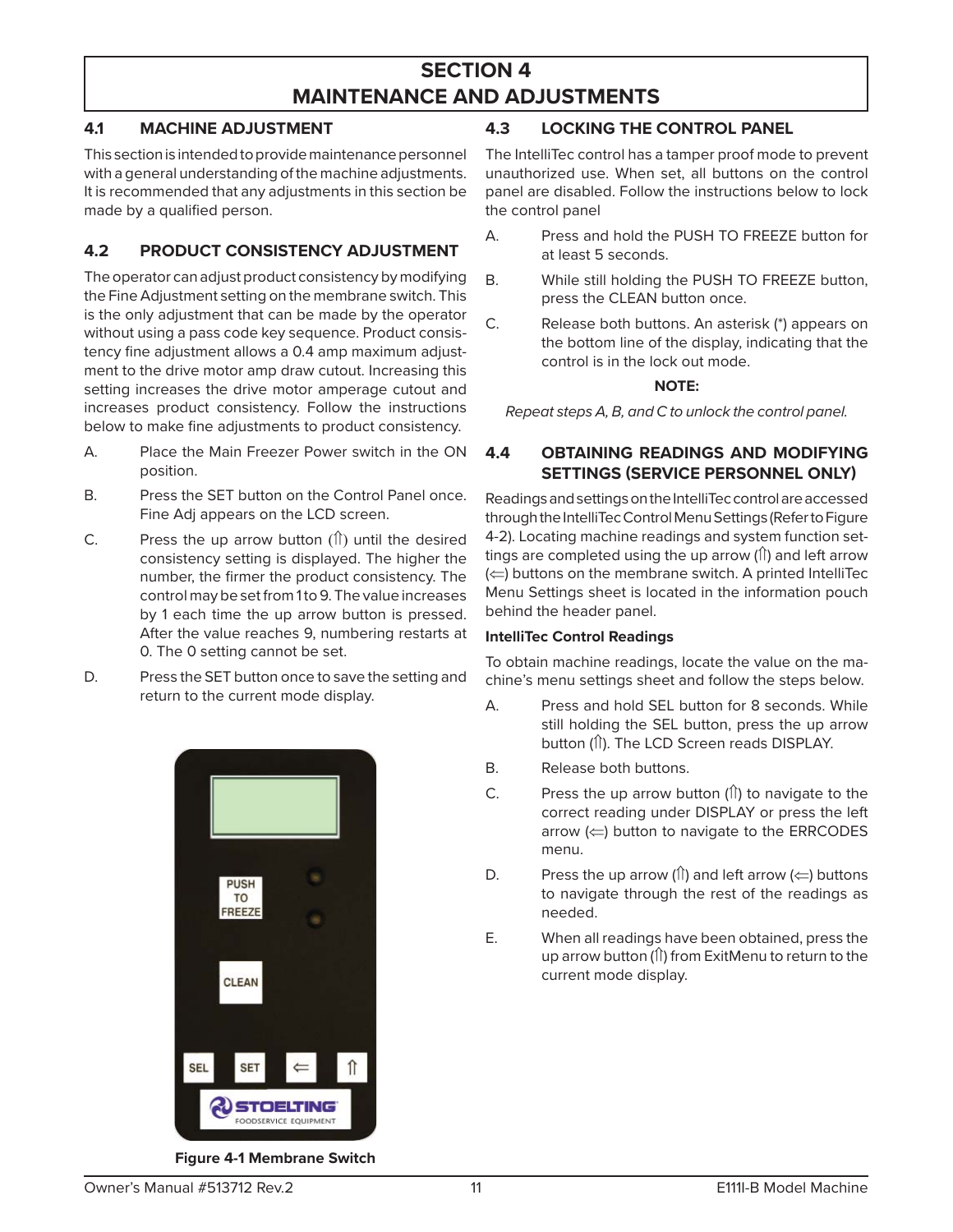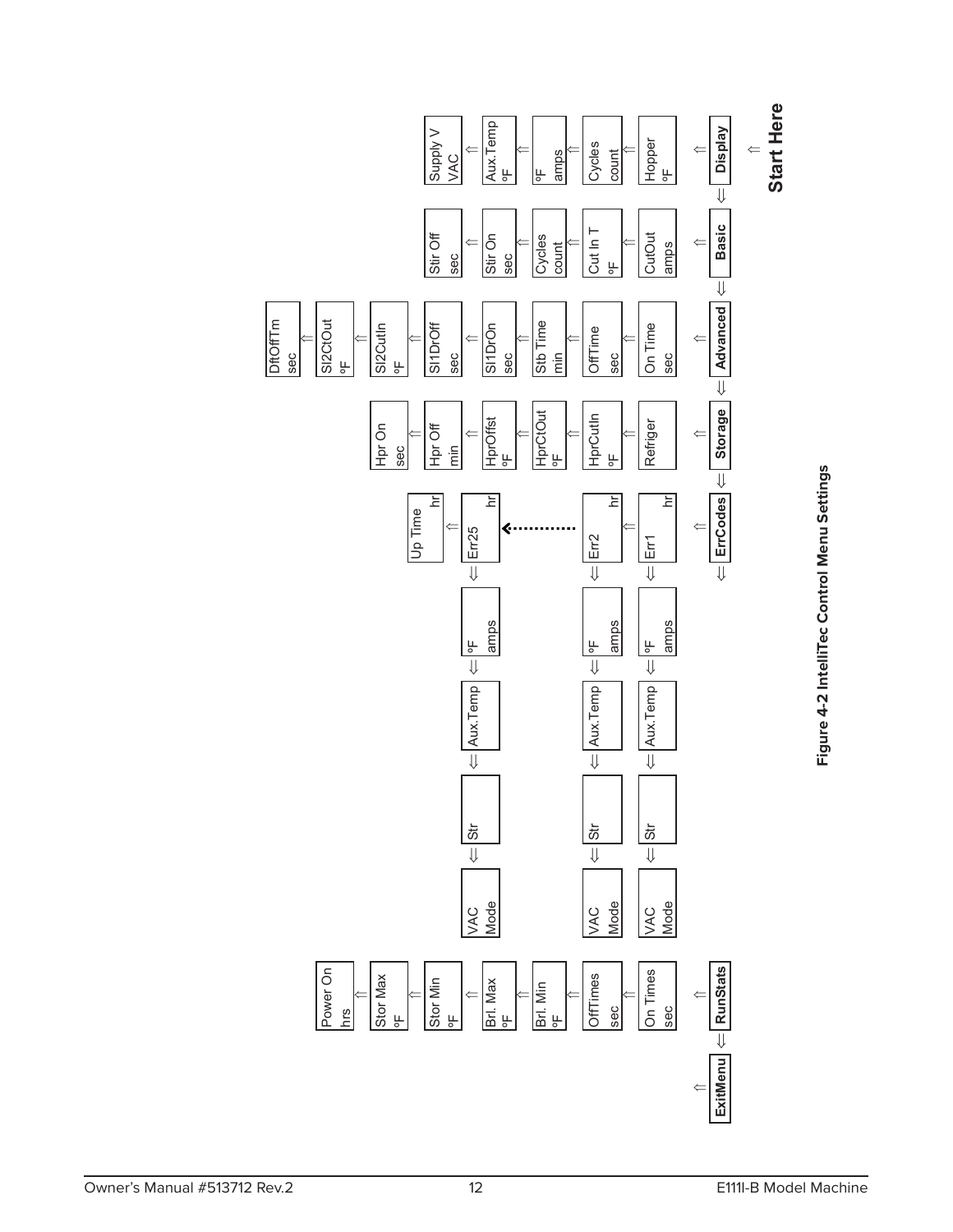#### **Modifying Control Settings**

To change the value of a system function, locate the function on the IntelliTec Settings Menu and follow the steps below.

#### **IMPORTANT:**

Before making changes to any settings, record the original values. If the setting changes do not achieve desired results, revert settings to their original values.

- A. Press and hold SEL button for 8 seconds. While still holding the SEL button, press the up arrow button (1). The LCD Screen reads DISPLAY.
- B. Release both buttons.
- C. Press the left arrow button  $\left(\leftarrow\right)$  to get to the correct menu (Basic, Advanced, or Storage).
- D. Press the up arrow button  $($ f) to navigate to the value that needs to be changed.
- E. Press SET button to enter edit mode.
- F. Press the up arrow button  $( \hat{I} )$  to change setting.
- G. Press SET button to save the setting and exit the edit mode.
- H. Press the up arrow ( $\hat{I}$ ) and left arrow ( $\Leftarrow$ ) buttons to navigate through the rest of the settings as needed.
- I. When all changes have been completed, press the up arrow button ( $\hat{I}$ ) from ExitMenu to return to the current mode display.

## **4.5 READINGS (SERVICE PERSONNEL ONLY)**

The IntelliTec control continuously monitors and records temperatures, voltages, amps, and error code details. Each of these readings are beneficial to service personnel when troubleshooting.

#### **DISPLAY READINGS**

Following are the readings available under the DISPLAY menu:

#### **Hopper (°F)**

 The temperature of the hopper is constantly monitored by the IntelliTec control.

#### **Cycles (count)**

 This reading counts down the number of cycles in the current "Serve Mode". The starting value is dependant upon the Cycles setting on the IntelliTec control.

#### **°F and amps**

 The suction line temperature on the freezing cylinder and the drive motor amps are available on the same screen to assist with setup and troubleshooting.

#### **Aux. Temp (°F)**

 This reading provides the ambient temperature around the IntelliTec control.

#### **Supply V (VAC)**

A calculated input voltage is recorded.

#### **ERROR CODE READINGS**

The following details are recorded under the ERRCODES menu for each of the last 25 error codes received:

#### **Err1 (hours)**

 A numerical count of the last 25 error codes is recorded. When the 26th error has occurred the earliest error code is erased. A timer also begins when an error occurs. The timer records the number of hours since the error occurred. If power to the machine is interrupted, the timer stops until power has been restored.

#### **°F and amps**

 The suction gas temperature on the freezing cylinder and the drive motor amps are recorded at the time of the error.

#### **Aux. Temp (°F)**

 Ambient temperature of the IntelliTec control is recorded at the time of the error.

## **Str (°F)**

 The storage temperature is recorded at the time of the error.

## **VAC and Mode**

 A calculated input voltage and mode at which the error occurred are recorded. Following are descriptions of each mode:

Mode Description

- 0 Start of freezing cycle
- 1 Compressor and drive motor on
- 2 Stir Cycle
- 3 Compressor off
- 4 "Standby Mode"
- 5 "Sleep 1 Mode"
- 6 "Sleep 2 Mode"
- 7 "Clean Mode"
- 8 Startup
- 9 Storage only refrigeration
- 10 Freezing cycle is shut down
- 11 Door safety switch triggered
- 12 High pressure cutout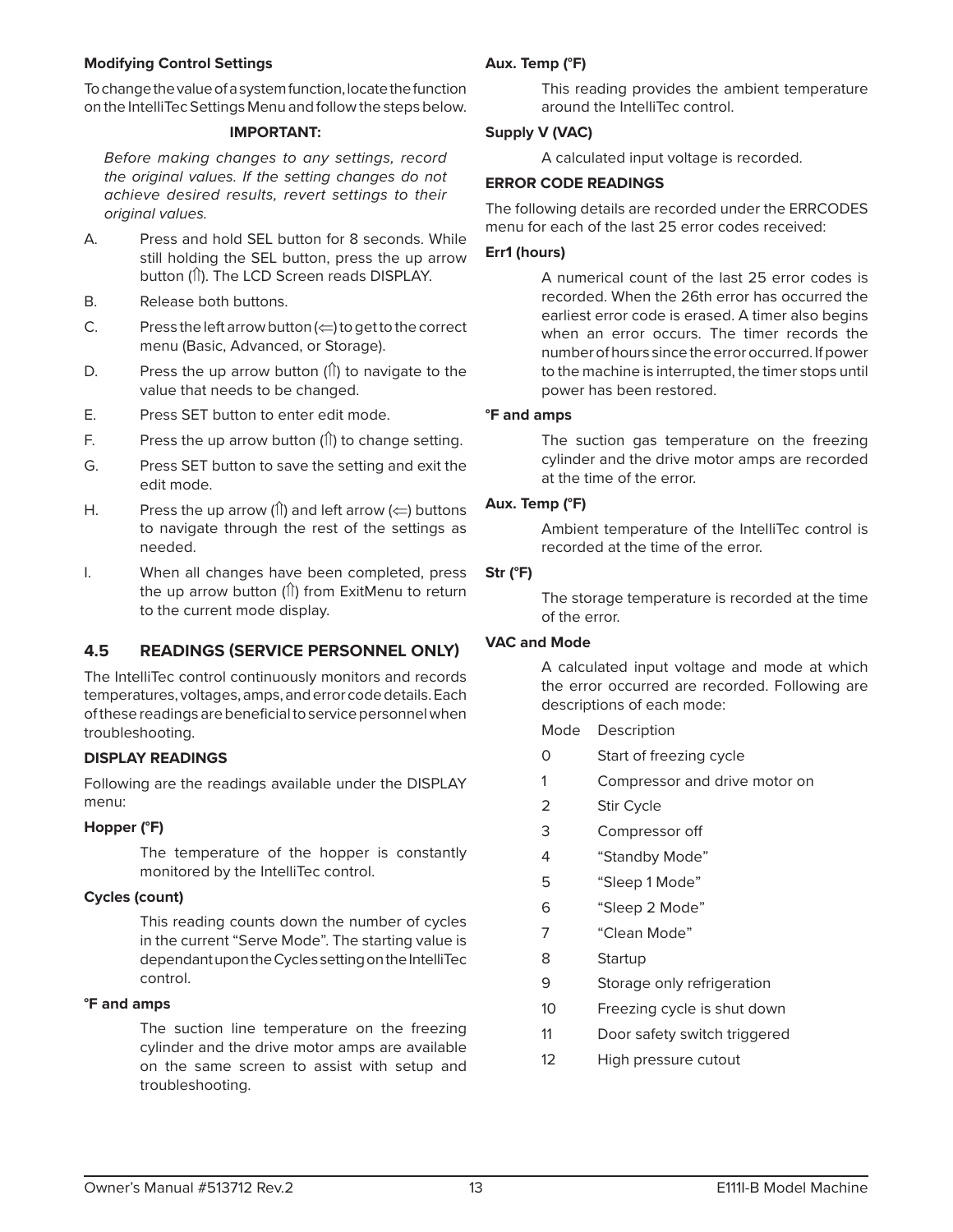#### **Up Time (hours)**

 This value is a record of the total time the machine has been in service. If power is interrupted, the timer stops until power is restored. This timer does not reset.

#### **RUN STATISTICS**

 In addition to dynamic readings and recorded error code details, the IntelliTec control records rolling averages of run statistics. Following are the readings available under the RUNSTATS menu:

#### **On Times (sec)**

 The control records the time of each freezing cycle and provides a rolling average.

#### **Off Times (sec)**

 The control records the time between freezing cycles and provides a rolling average.

#### **Brl. Min (°F)**

The lowest average barrel temperature is recorded.

#### **Brl. Max (°F)**

 The highest average barrel temperature is recorded.

#### **Stor Min (°F)**

 The lowest average hopper temperature is recorded.

#### **Stor Max (°F)**

 The highest average hopper temperature is recorded.

#### **Power On (hrs)**

 This value is a record of the time the machine has been in service. If power is interrupted, the timer resets.

### **4.6 ADJUSTMENTS (SERVICE PERSONNEL ONLY)**

The following adjustments directly affect product consistency and length of time in "Serve Mode". The default settings have been created using a 5% milkfat soft serve mix and provide optimal product consistency while prolonging product life.

#### **CutOut (amps)**

 It is recommended to change the CutOut value at initial startup and when changing mix types. Adjustments to this setting directly affect the length of the freezing cycle which changes product consistency. To properly set the CutOut value, refer to Section 3.

### **Cut In T (°F)**

 After the consistency value has been determined, the Cut In T value can be adjusted. The Cut In T is the temperature of the refrigerant gas in the evaporator. Changing this setting changes the temperature at which the freezing cycle starts. This value along with the CutOut value determines the range of temperatures (or "temperature window") of the product. Decreasing the temperature decreases the temperature window and, under normal use, increases the amount of freezing cycles. This creates a greater chance of product breakdown by stirring the product often. Increasing the Cut In T increases the temperature window which decreases freezing cycles and increases the chance of heat shock within the product.

#### **Cycles (count)**

 This setting determines the number of freezing cycles during "Serve Mode". Increasing the value increases the total time in "Serve Mode". Factory default is 16 cycles. This results in "Serve Mode" lasting about 2 to 2-1/2 hours without the PUSH TO FREEZE button being pressed or a spigot handle being pulled. If the PUSH TO FREEZE button is pressed or the spigot handle is pulled at any time during "Serve Mode", the Cycles count resets.

## **4.7 OTHER SETTINGS (SERVICE PERSONNEL ONLY)**

Changing any setting on the IntelliTec control alters machine operation and affect the product temperature, consistency, or life. Refer to the IntelliTec Control System Settings sheet located in the information pouch behind the header panel of the machine. If any of the following settings on the IntelliTec control differ from the System Settings sheet, it is recommended to revert those settings to factory defaults.

#### **Stir On (sec)**

Adjustments to this setting affect the amount of time the auger rotates in the stir cycle. The stir cycle occurs in "Serve Mode", "Standby Mode", and "Sleep 2 Mode".

#### **Stir Off (sec)**

Adjustments to this setting affect the time between stir cycles. The stir cycle occurs in "Serve Mode", "Standby Mode", and "Sleep 2 Mode".

#### **On Time (sec)**

 Increasing this value increases the length of the freezing cycle during "Standby Mode" and result in a decrease of average product temperature in the barrel.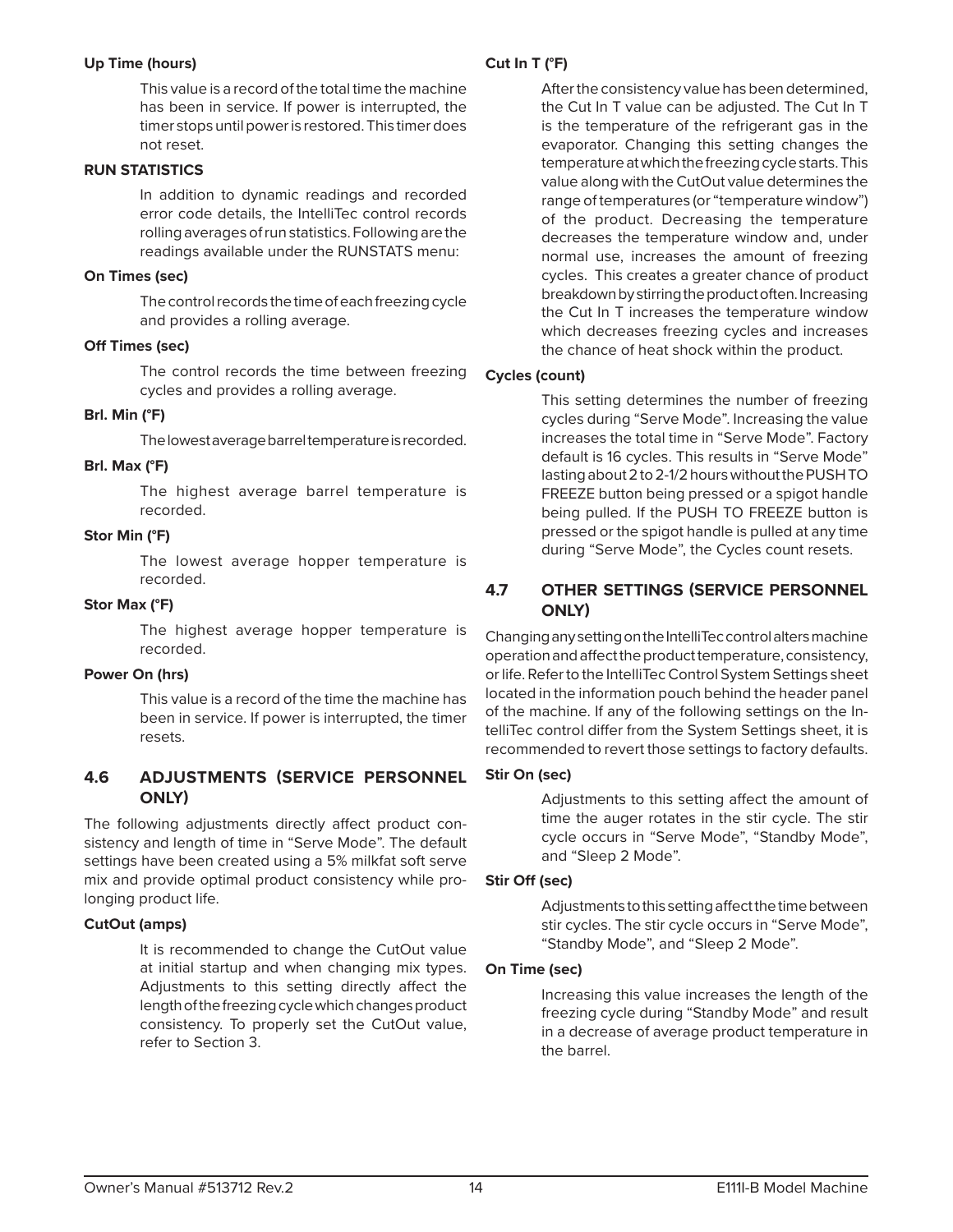#### **Off Time (sec)**

 Increasing this value increases the time between freezing cycles in "Standby Mode" and result in an increase of product temperature in the barrel.

#### **Stb Time (sec)**

 This setting determines the total amount of time in "Standby Mode".

#### **Sl1DrvOn (sec)**

Adjustments to this setting affect the amount of time the auger rotates in the stir cycle. This stir cycle only occurs in "Sleep 1 Mode".

#### **Sl1DrOff (sec)**

Adjustments to this setting affect the time between stir cycles. The stir cycle only occurs in "Sleep 1 Mode".

#### **Sl2CutIn (°F)**

Changing this setting affects the temperature at which the freezing cycle starts in "Sleep 2 Mode".

#### **Sl2CtOut (°F)**

Changing this setting affects the temperature at which the freezing cycle stops in "Sleep 2 Mode".

#### **DftOff Tm (sec)**

 In "Serve Mode", this value determines the maximum time without a freezing cycle. If this value is met, a freezing cycle starts. In the event of a freezing cylinder temperature sensor failure, this value affects the amount of time between freezing cycles during "Serve Mode".

#### **Refriger**

 This setting changes how the control handles the storage refrigeration cycle. The setting for the E111 & F111 is 1 Hopper.

#### **HprCutIn (°F)**

 This setting determines the temperature at which the hopper refrigeration cycle starts. This setting is only available on the left control.

#### **HprCtOut (°F)**

 This setting determines the temperature at which the hopper refrigeration cycle stops. This setting is only available on the left control..

#### **Hpr Off (min)**

 If the temperature sensor in the hopper fails, this setting determines the time between hopper refrigeration cycles. This setting is only available on the left control..

#### **Hpr On (sec)**

 If the temperature sensor in the hopper fails, this setting determines the length of the hopper refrigeration cycle. This setting is only available on the left control..

## **4.8 CONDENSER CLEANING (AIR-COOLED MACHINES)**

The condenser requires periodic cleaning. To clean, refer to the following procedures:

- A. Disconnect power to the machine.
- B. Remove the right side panel and the rear panel.
- C. To remove the condenser filter, grasp the top and pull off. Visually inspect for dirt. If it is dirty, shake or brush excess dirt off of it and wash it in warm, soapy water. Once the filter is clean, rinse it thoroughly in warm, clear water and shake dry, taking care not to damage it in any way.

#### **NOTE**

If the condenser is not kept clean, refrigeration efficiency will be lost.

## **4.9 PREVENTATIVE MAINTENANCE**

It is recommended that a preventative maintenance schedule be followed to keep the machine clean and operating properly. The following steps are suggested as a preventative maintenance guide.

The United States Department of Agriculture and the Food and Drug Administration require that lubricants used in food zones be certified for this use. Use lubricants only in accordance with the manufacturer's instructions.

A. Daily checks

 Check for any unusual noise or condition and repair immediately.

#### B. Monthly checks

Check the condenser filter for dirt and clean if necessary.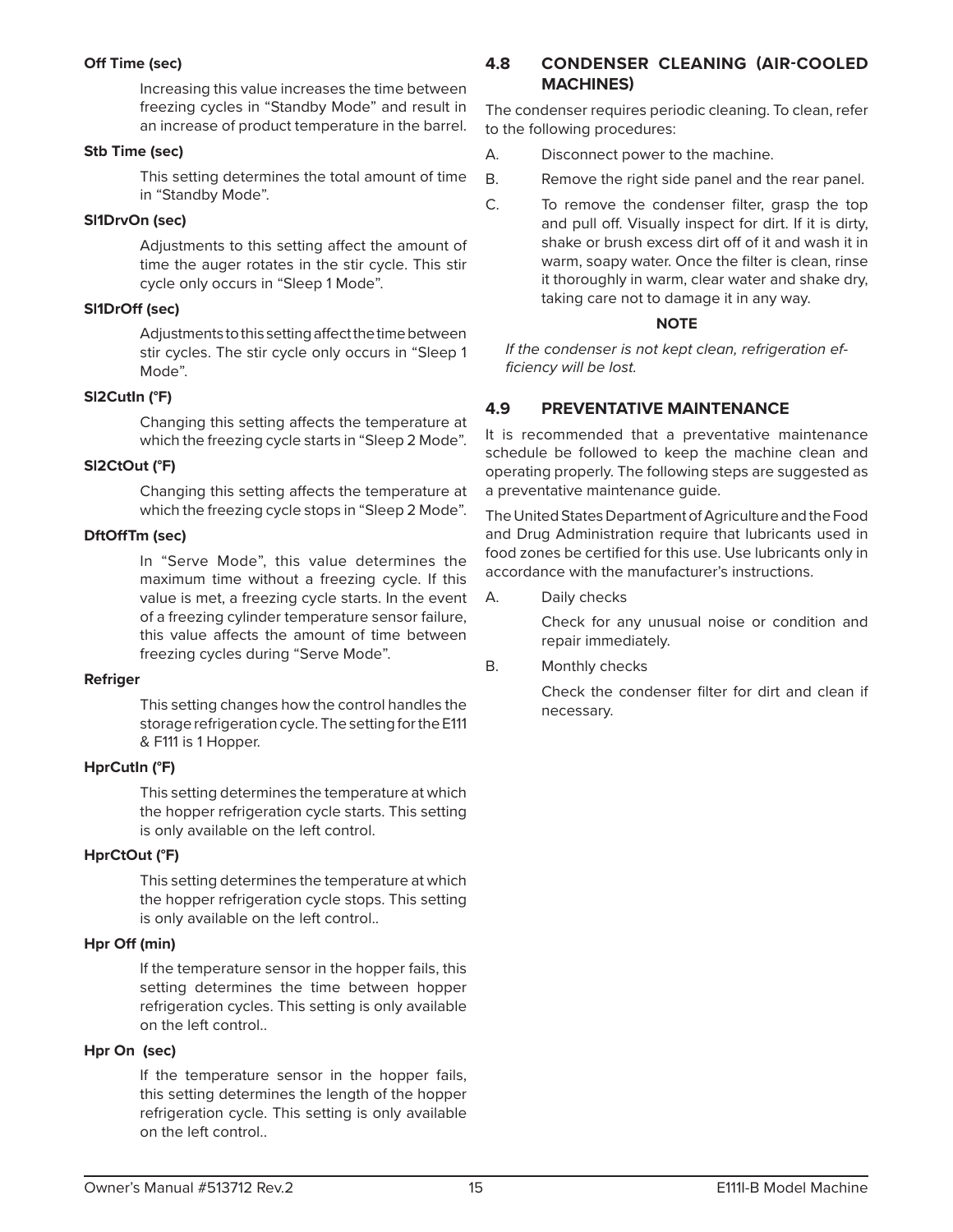#### **4.10 EXTENDED STORAGE**

Refer to the following steps for storage of the machine over any long period of shutdown time:

A. Thoroughly clean all parts that come in contact with mix with warm detergent water. Rinse in clear water and dry all parts. Do not sanitize.

## **NOTE**

Do not let cleaning solution stand in freezing cylinder or hopper during the shutdown period.

- B. Remove, disassemble, and clean the front door, and auger shaft. Leave disassembled during the shutdown period.
- C. Place the auger flights and auger support bushing in a plastic bag with a moist paper towel. This prevents them from becoming brittle if exposed to dry air over an extended period of time (over 30 days).
- D. For water-cooled machines that are left in unheated buildings, or buildings subject to freezing, the water must be shut off and disconnected. Disconnect the water inlet fitting. The fitting is located at the rear of the machine. Run the compressor for 2 - 3 minutes to open water valve (the front door must be attached for the compressor to run). Blow out all water through water inlet. Drain the water supply line coming to the machine. Disconnect the water outlet fitting.
- E. Place the Main Freezer Power OFF/ON switch in the OFF position.
- F. Disconnect the machine from the source of electrical supply.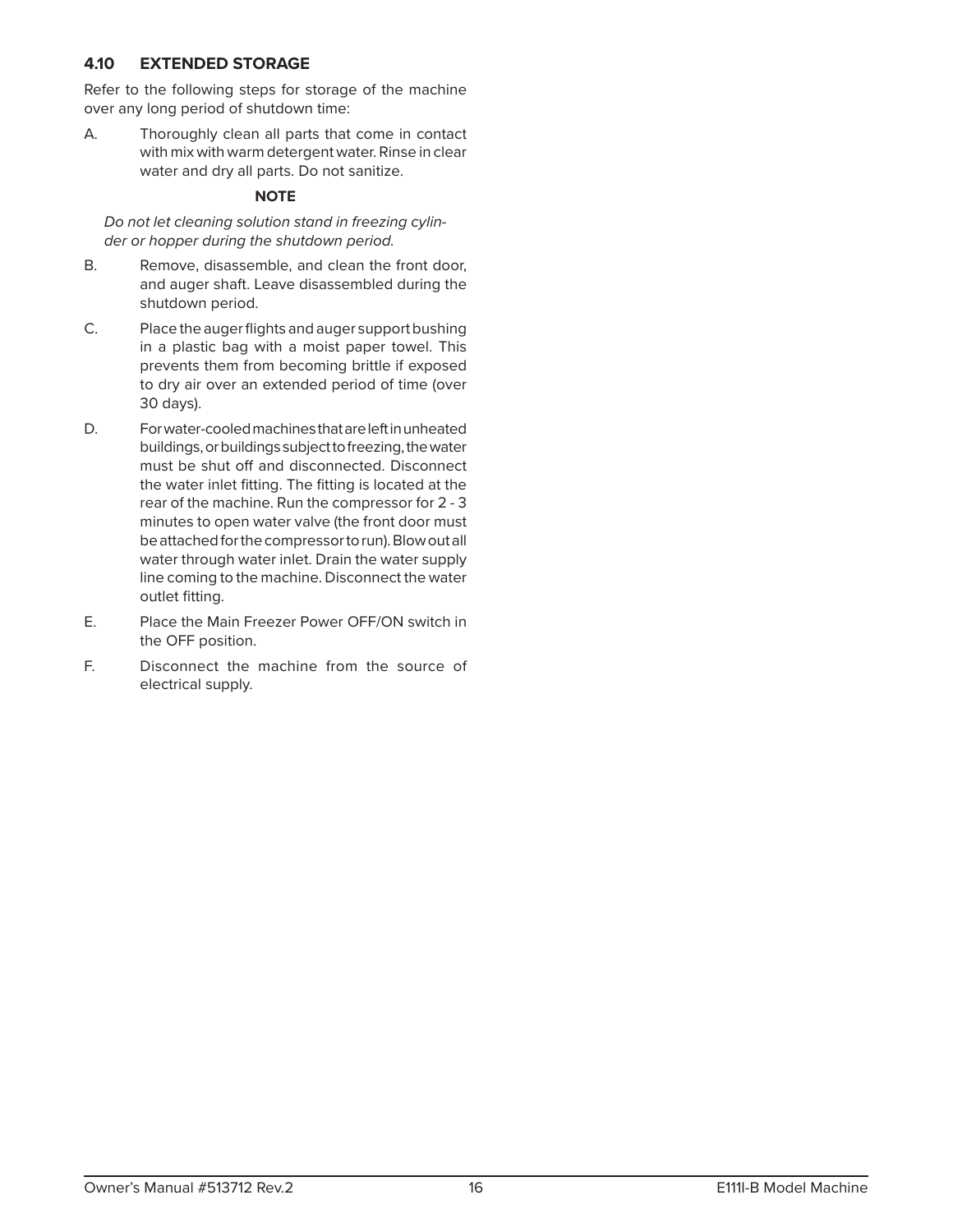## **SECTION 5 TROUBLESHOOTING**

## **5.1 ERROR CODES**

When the machine experiences a problem, one of the following error codes are displayed on the control panel. Each error code directs you to the system location of the malfunction.

ERROR CODE MALFUNCTION

- 1 Soft
- 2 High Torque
- 3 Run Time
- 4 Clean
- 5 Freezing Cylinder Sensor
- 6 Hopper Sensor (single hopper machines)
- 7 Drive Motor
- 8 Cab Sensor
- 9 High Pressure Cutout
- 10 Auxiliary Sensor
- 11 Low Temperature
- 12 Left Hopper Sensor
- 13 Right Hopper Sensor

To return the machine to normal operation, any error causing condition must be corrected and the Freezing Cylinder Off-On switch must be placed in the Off position and back in the On position before the affected side of the machine returns to normal operation.

## **5.2 TROUBLESHOOTING**

#### **Error Code 1 - Soft Error**

 The Soft Error (E1) is an internal control board error that is logged for future analysis. The refrigeration is never stopped and the machine continues to operate normally.

#### **Error Code 2 - High Torque**

 If the control panel displays a High Torque Error (E2), the controller has sensed that the drive motor is running at a high load for 10 or more seconds. This may be due to the product consistency adjustment being set too high. Place the Main Power OFF/ON switch in the OFF position, wait until the product in the freezing cylinder thaws and return the switch to the ON position. Follow the instructions in Section 3 to reduce the product consistency by a few levels. If the error persists, contact your Authorized Stoelting Distributor for further assistance.

#### **Error Code 3 - Run Time**

 The Run Time Error (E3) occurs when the compressor runs continuously for an extended period or if the product does not reach proper temperature in "Sleep 2 Mode". This error is generally caused by very low mix levels in the machine's hopper or from product breakdown. Another common cause results from a restriction preventing mix from entering the freezing cylinder. Check the mix in the hopper. If the level mix is low, add mix. If there is a possibility that the mix has broken down, clean and sanitize the machine and replace the mix with fresh product.

 Ice crystals in the hopper can clog the mix inlet system and prevent mix from entering the freezing cylinder. Thoroughly thaw mix per manufacturer's recommendations. To check for ice crystals, pour a small amount of product from the mix container through a clean and sanitized sieve or strainer. If ice crystals are in the mix, check temperature of the walk-in cooler where the mix is stored.

 In air cooled machines, the Run Time Error may indicate that airflow within the machine has reduced or stopped. Check the sides and top of the machine for anything that would restrict airflow.

 If the error persists after attempting to clear it, contact your Authorized Stoelting Distributor for further assistance.

#### **Error Code 4 - Clean**

 If the machine is left in the Clean Mode for more than 20 minutes, the control panel displays a Clean Error (E4). This condition does not reflect a problem with the machine itself. The Clean Error has been programmed into the controller as a safeguard to protect the machine from potential damage caused by the machine being accidentally left in "Clean Mode". The control attempts to restart itself after 5 minutes. The display then flashes and reads Restart. To clear the Clean Error, turn the Freezing Cylinder Off-On switch Off and back On. After restarting the machine, a refrigeration cycle begins. This protects the product in case the clean button was pressed by mistake.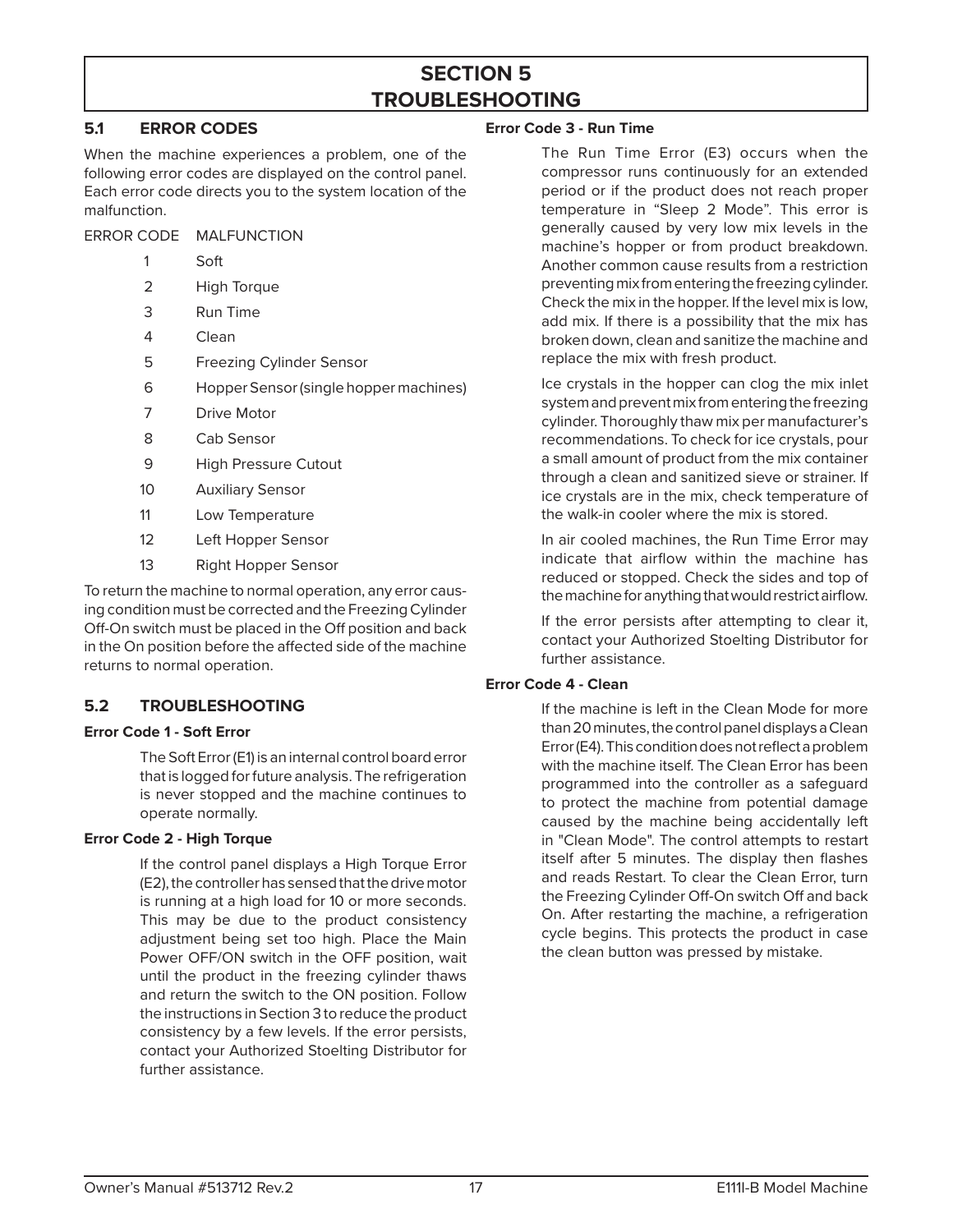#### **Error Code 5 - Freezing Cylinder Sensor**

 The Freezing Cylinder Sensor Error (E5) indicates a failure of the barrel sensor or that the sensor is out of range. If the control panel displays an E5, place the Freezing Cylinder Off-On switch Off and back On. If the error persists, contact your Authorized Stoelting Distributor for further assistance.

#### **NOTE**

When the machine encounters a Freezing Cylinder Sensor Error, the machine continues to run using preset timers. This mode allows the operator to continue serving product until the machine can be serviced.

#### **Error Code 6 - Hopper Sensor (single hopper machines)**

 The Hopper Sensor Error (E6) indicates a failure of the hopper sensor or that the sensor is out of range. If the control panel displays an E6, turn the left Main Power Off-On switch Off and back On. If the error persists, contact your Authorized Stoelting Distributor for further assistance.

#### **Error Code 7 - Drive Motor**

 If the control panel displays a Drive Motor Error (E7), the control does not sense current coming from the drive motor. Turn the Freezing Cylinder Off-On switch Off and back On. If the error persists, contact your Authorized Stoelting Distributor for further assistance.

#### **Error Code 8 - Cab Sensor**

 A Cab Sensor Error (E8) will not occur on the machine.

#### **Error Code 9 - High Pressure Cutout**

 High Pressure Cutout Errors (E9) are usually caused by a dirty or inefficient condenser. If the control panel displays an E9 on an air cooled machine, check for proper air clearance around the machine. If the error persists, contact your Authorized Stoelting Distributor for further assistance.

#### **Error Code 10 - Auxiliary Sensor**

 An Auxiliary Temperature Sensor Error (E10) occurs if the temperature sensor on the control board fails. Turn the Freezing Cylinder Off-On switch Off and back On. If the error persists, contact your Authorized Stoelting Distributor for further assistance

#### **Error Code 11 - Low Temperature**

 The Low Temperature Error (E11) occurs when the temperature of the gas refrigerant at the barrel sensor falls below -20°F. Although the machine does not shut down, the active freezing cycle immediately ends. This error usually occurs when the machine continues to run in a low mix condition or if the machine runs out of mix. The product towards the front of the barrel tends to freeze solid.

#### **Error Code 12 - Left Hopper Sensor**

 The Left Hopper Sensor Error (E12) will not occur on the machine.

#### **Error Code 13 - Right Hopper Sensor**

 The Right Hopper Sensor Error (E13) will not occur on the machine.

### **Alternating Flashing Control Panel Lights**

The display panel lights flash in an alternating sequence under any error codes. Clear the error and place the Freezing Cylinder Off-On switch in the Off position and back in the On position.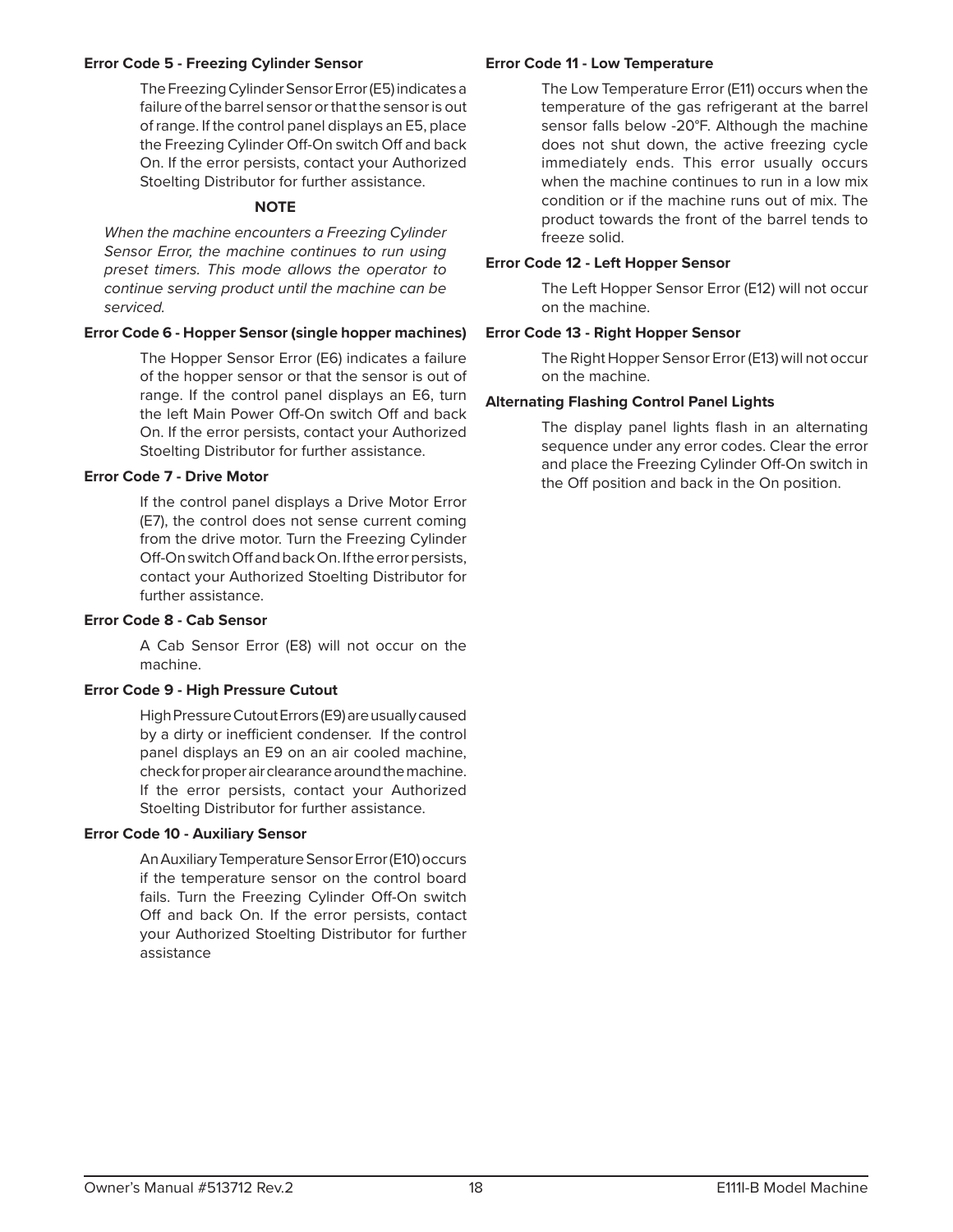## **5.3 TROUBLESHOOTING - MACHINE**

| <b>PROBLEM</b>                       | <b>POSSIBLE CAUSE</b>                                         | <b>REMEDY</b>                                                                                                                               |
|--------------------------------------|---------------------------------------------------------------|---------------------------------------------------------------------------------------------------------------------------------------------|
|                                      | 1 Power to machine is off.                                    | 1 Supply power to machine.                                                                                                                  |
| <b>Machine does not</b><br>run.      | 2 Freeze-up (auger will not turn).                            | 2 Turn machine off for 15 minutes, then restart.                                                                                            |
|                                      | 3 Front door not in place.                                    | 3 Assemble front door in place.                                                                                                             |
| <b>Machine will not</b>              | 1 CutOut setting too high                                     | 1 Adjust the CutOut (See Section 4)                                                                                                         |
| shut off.                            | 2 Refrigeration problem.                                      | 2 Check system. (Call White Glove for service)                                                                                              |
| <b>Product is too firm.</b>          | 1 CutOut setting too high                                     | 1 Adjust the CutOut (See Section 3)                                                                                                         |
|                                      | 1 No vent space for free flow of cooling<br>air.              | 1 A minimum of 3" of air space on the sides. (See<br>Section 2)                                                                             |
|                                      | 2 Condenser is dirty.                                         | 2 Clean the condenser. (See Section 4)                                                                                                      |
| <b>Product is too soft.</b>          | 3 CutOut setting too low                                      | 3 Adjust the CutOut (See Section 4)                                                                                                         |
|                                      | 4 Auger is assembled incorrectly.                             | 4 Remove mix, clean, reassemble, sanitize and<br>freeze down.                                                                               |
|                                      | 5 Refrigeration problem.                                      | 5 Check system. (Call White Glove for service)                                                                                              |
|                                      | 1 No mix in hopper.                                           | 1 Add mix to the hopper.                                                                                                                    |
| <b>Product does not</b><br>dispense. | 2 Drive motor overload tripped.                               | 2 Wait for automatic reset. (If condition continues,<br>call distributor for service.)                                                      |
|                                      | 3 Freeze-up (Auger will not turn).                            | 3 Turn machine off for 15 minutes, then restart.                                                                                            |
|                                      | 1 Outside surface of rear auger seal is<br>lubricated.        | 1 Clean lubricant from outside of rear seal and<br>thoroughly clean rear of freezing cylinder. Lu-<br>bricate inside of seal and reinstall. |
| <b>Rear auger seal</b>               | 2 Rear seal missing or damaged.                               | 2 Check or replace.                                                                                                                         |
| leaks.                               | 3 Seal o-ring missing, damaged or in-<br>stalled incorrectly. | 3 Check or replace.                                                                                                                         |
|                                      | 4 Worn or scratched auger shaft.                              | 4 Replace auger shaft.                                                                                                                      |
|                                      | 1 Front door knobs are loose.                                 | 1 Tighten knobs.                                                                                                                            |
|                                      | 2 Spigot parts are not lubricated.                            | 2 See Section 3.                                                                                                                            |
| Front door leaks.                    | 3 Chipped or worn spigot o-rings.                             | 3 Replace o-rings.                                                                                                                          |
|                                      | 4 O-rings or spigot installed wrong.                          | 4 Remove spigot and check o-ring.                                                                                                           |
|                                      | 5 Inner spigot hole in front door nicked<br>or scratched.     | 5 Replace front door.                                                                                                                       |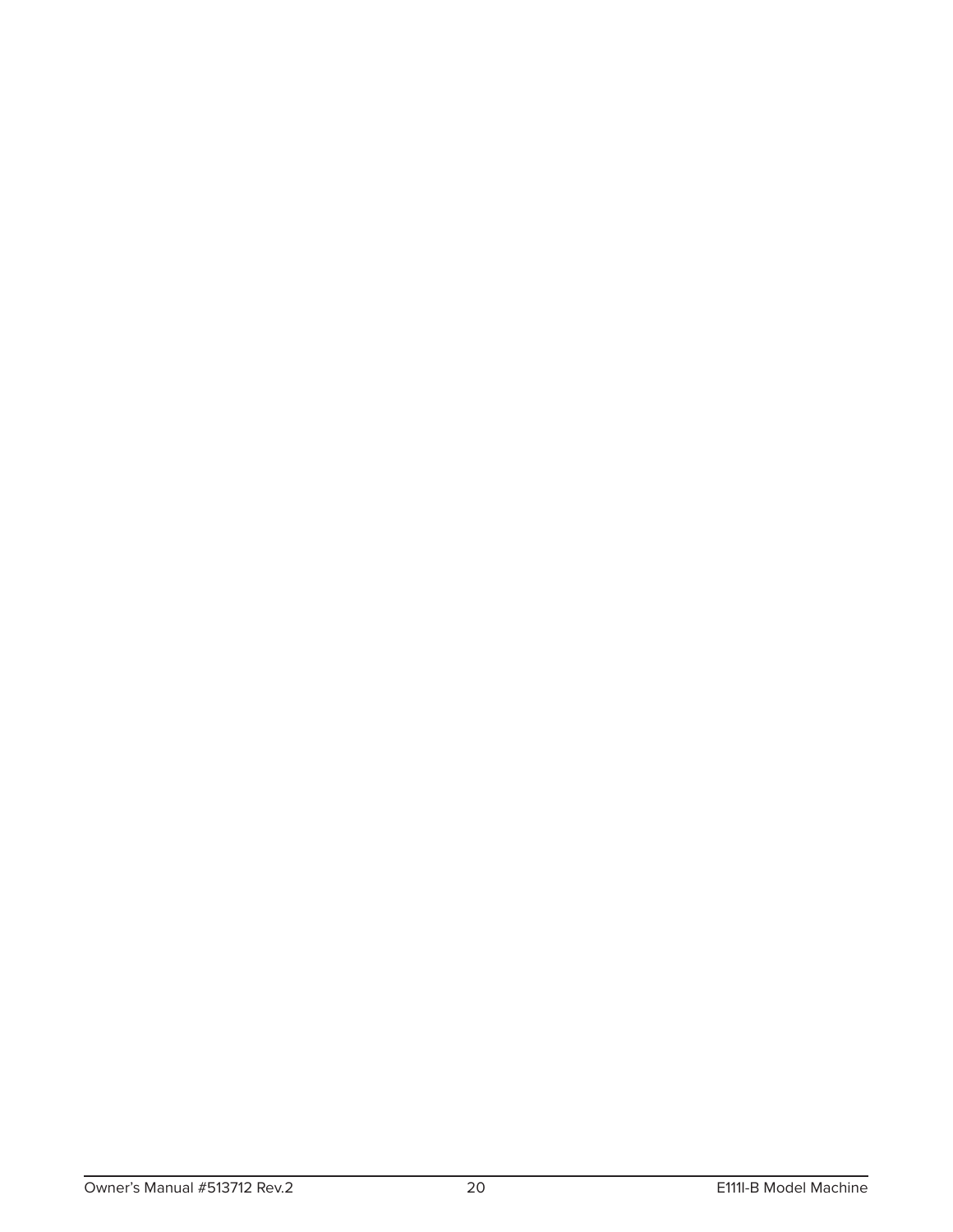## **SECTION 6 REPLACEMENT PARTS**

### **6.1 DECALS AND LUBRICATION**

| Part       | <b>Description</b>                                  | Quantity |
|------------|-----------------------------------------------------|----------|
| C-1000-26C | Decal - Made In USA                                 |          |
| 208135     | Brush - 4" X 8" X 16" (Barrel)                      |          |
| 208380     | Brush - 1/4" X 3" X 14"                             | 1        |
| 208401     | Brush - 1" X 3" X 10"                               | 1        |
| 208467     | Brush - 3/8" X 1" X 5"                              | 1        |
| 236040     | Card - Cleaning Instruction                         | 1        |
| 324105     | Decal - Caution Electrical Shock                    | 1        |
| 324106     | <b>Decal - Caution Electrical Wiring Materials</b>  | 1        |
| 324107     | Decal - Caution Hazardous Moving Parts              | 1        |
| 324141     | <b>Decal - Caution Rotating Blades</b>              | 1        |
| 324208     | Decal - Attention Refrigerant Leak Check            | 1        |
| 324509     | Decal - Cleaning Instructions                       | 1        |
| 324584     | Decal - Adequate Ventilation 3"                     | 1        |
| 324594     | Decal - Attention Heat Sensitive                    | 1        |
| 324686     | Decal - Danger Automatic Start                      | 1        |
| 324803     | Decal - Domed Stoelting Logo (Large) (Header Panel) | 1        |
| 324825     | Decal - Main Freezer Power                          | 1        |
| 368140     | Filter - Air (Condenser)                            | 1        |
| 396238     | Gasket - Freezer Base                               | 1        |
| 508053     | Lubricant - Total Blend (50 Packets)                |          |
| 636071     | DVD - Start-Up                                      | 1        |
| 1183247    | O-Ring & Bushing Kit                                |          |
| 2177917    | <b>Brush Kit</b>                                    |          |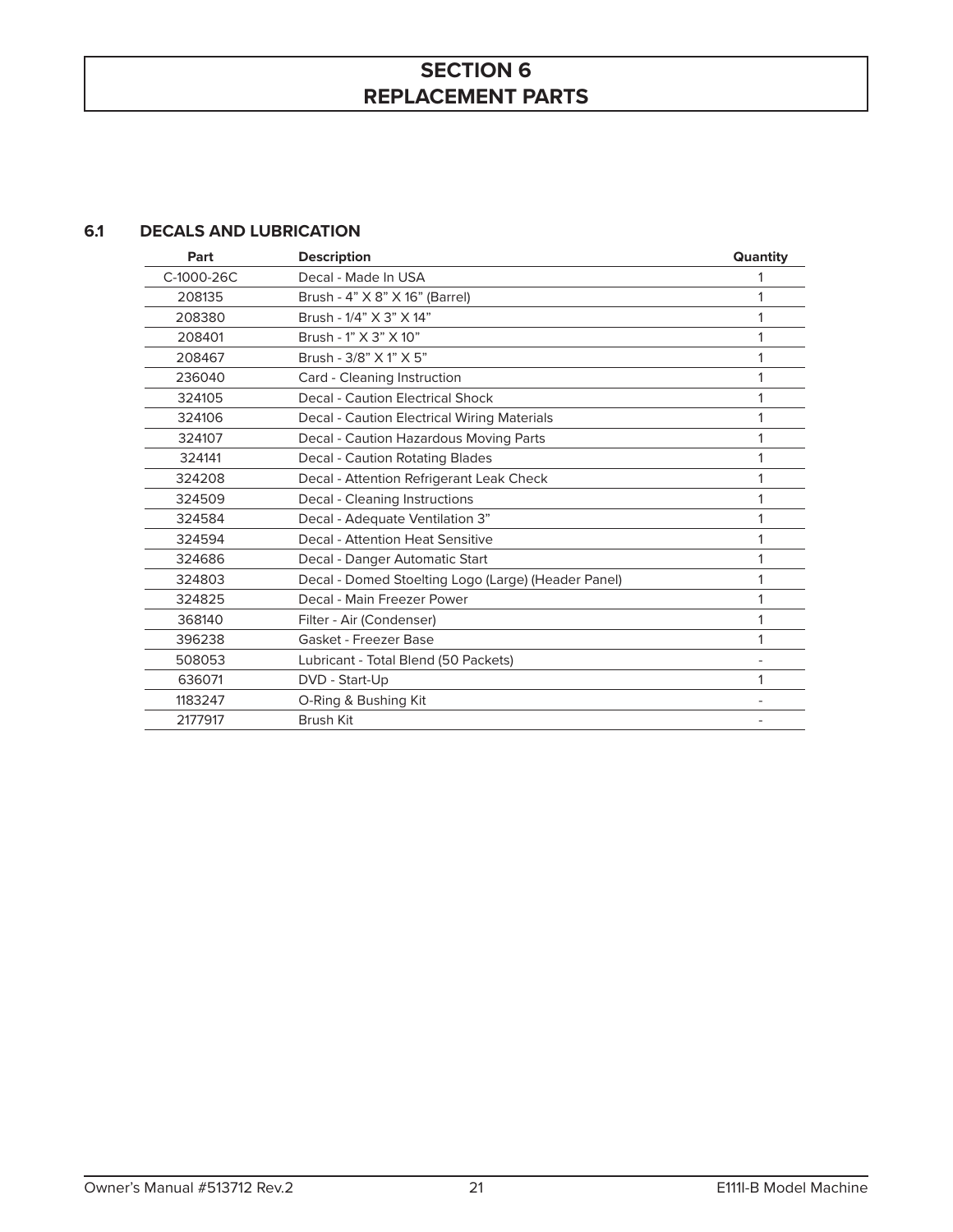

| Part       | <b>Description</b>                    | Quantity |
|------------|---------------------------------------|----------|
| 149003     | Bushing - Front Auger Support         |          |
| 381804     | Auger Flight                          |          |
| 624598-5   | O-Ring - Spigot Body - Black (5 Pack) |          |
| 624678-5   | O-Ring - Rear Seal - Black            |          |
| 625132     | O-Ring - Front Door - Red             |          |
| 666786     | Seal - Rear Auger - Black             |          |
| 694255     | Spring - Auger Flight                 |          |
| 2187812    | Spigot Body                           |          |
| 2205440    | Support - Front Auger                 |          |
| 2208109-SV | Auger Shaft                           |          |
| 2208491    | Front Door w/Pins                     |          |